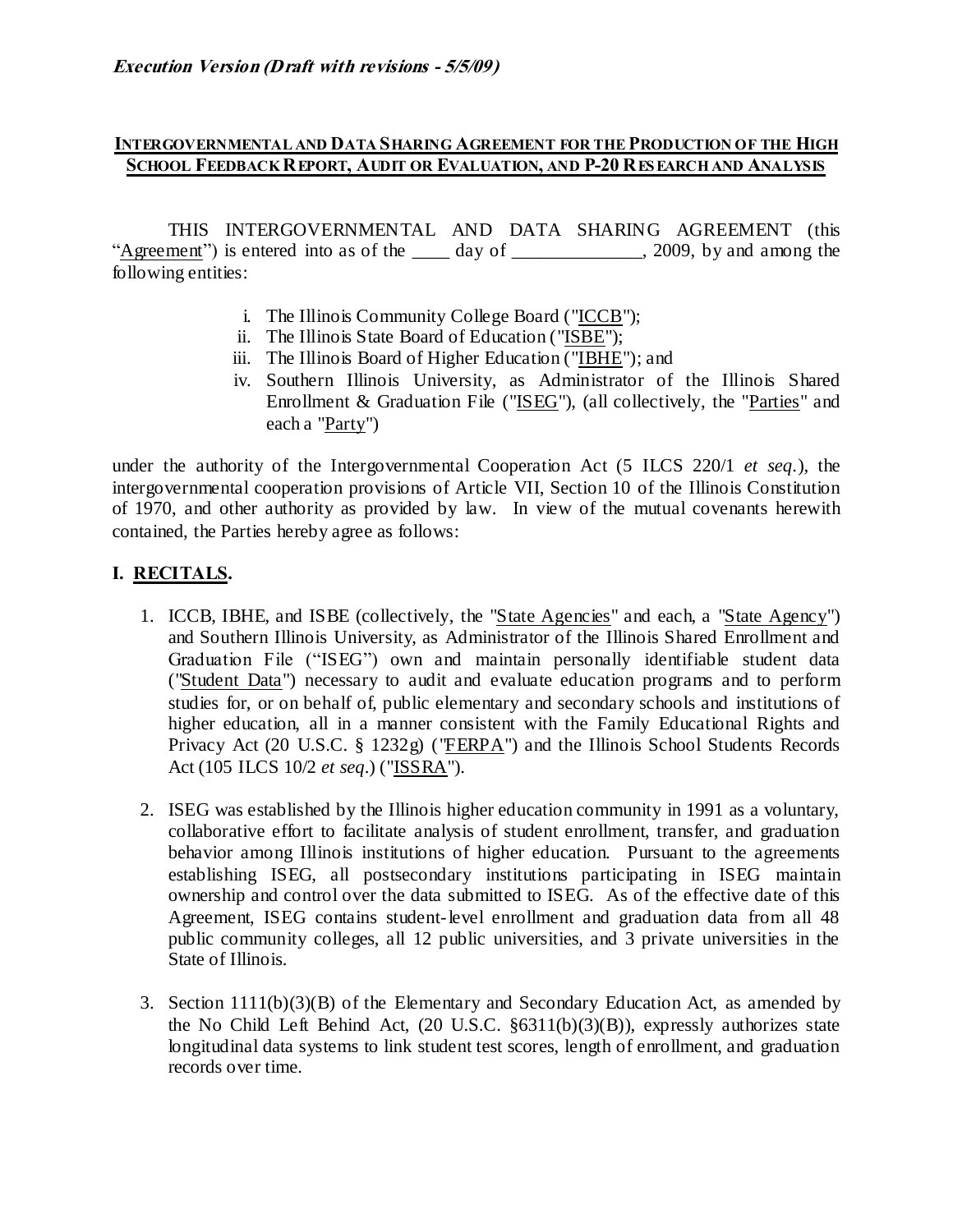- 4. Since 1989, Illinois law has required public universities to establish a feedback system to monitor the academic progress and success of high school students enrolled in each university (*see* 110 ILCS 660 Sec. 5-80; 10-80; 15-80; 200-80; 25-80; and 35-80).
- 5. Senate Joint Resolution No. 59, adopted by the General Assembly in 2007, directed IBHE, ISBE, and ICCB to:
	- Develop a plan to utilize the Prairie State Achievement Examination ( "PSAE") to gauge students' college readiness;
	- Utilize the PSAE results to shape students' senior-year curricula, including any necessary remediation;
	- Develop a new High School Feedback Report ("HSFB"), in conjunction with testing services, that would better inform high school administrators and education policymakers about students' performance during their first year of postsecondary education; and
	- Ensure that the new HSFB be available to ISBE, IBHE, and ICCB and that the report be public.
- 6. ISBE has contracted with ACT, Inc. ("ACT") to use various ACT assessments as part of the PSAE and to administer the PSAE.
- 7. ACT has the capacity to generate a HSFB utilizing information from the institutions of higher education and ISBE, and has provided similar reports in other states.
- 8. The HSFB prepared by ACT will assist the State Agencies, institutions of higher education, and local education agencies to evaluate the impact of federal, state, and other educational programs on the success of high school graduates in postsecondary education.
- 9. ISBE is authorized by law to secure, compile, catalog, publish and preserve information and data relative to the public school system of Illinois, making such comparison as will assist the General Assembly in determining the priorities of educational programs to be of value to the public school system of Illinois and of other states (105 ILCS 5/2-3.31).
- 10. ICCB is authorized by law to provide statewide planning for community colleges as institutions of higher education and coordinate the programs, services and activities of all community colleges in the State so as to encourage and establish a system of locally initiated and administered comprehensive community colleges (110 ILCS 805/2-12).
- 11. IBHE is authorized by law to cause to be made such surveys and evaluations of higher education as it believes necessary for the purpose of providing the appropriate information to carry out its powers and duties (110 ILCS 205/9.01), and to collect data and conduct studies relating to the participation in and success of minority, women, and handicapped students in education programs and activities (110 ILCS 205/9.16).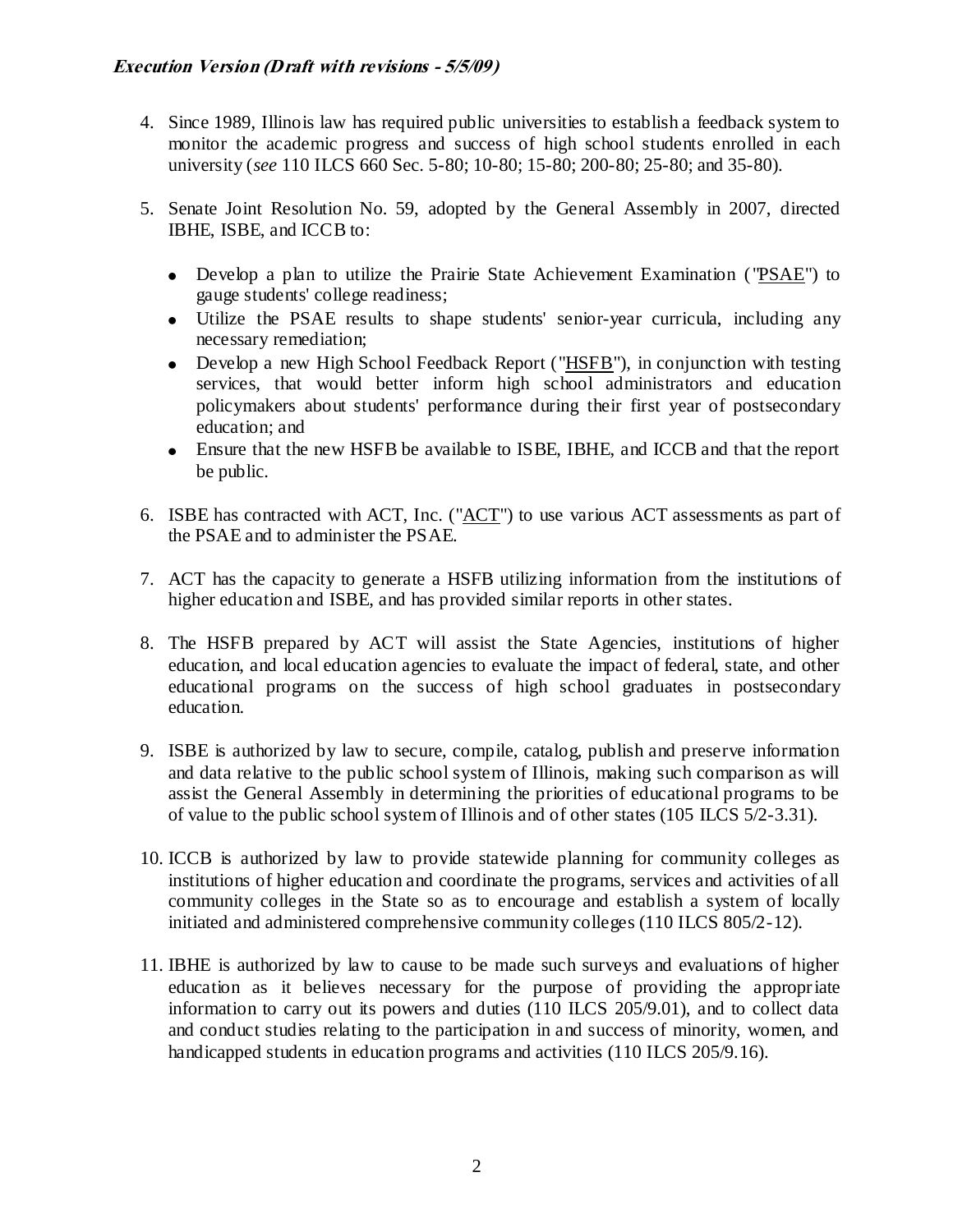- 12. The Intergovernmental Cooperation Act (5 ILCS 220/1 *et seq*.) and the intergovernmental cooperation provisions of Article VII, Section 10 of the Illinois Constitution of 1970, permit the Parties to jointly exercise, combine, or transfer any power or function in any manner not prohibited by law. Pursuant thereto, the Parties wish to work cooperatively as equal partners in fulfilling the terms of this Agreement.
- 13. The Parties wish to enter into this Agreement for the sole and limited purposes of:
	- Fulfilling the requirements of Senate Joint Resolution No. 59 and to develop a new HSFB to inform schools and districts on their graduates' postsecondary outcomes, with the intent of using this information to inform district and State programs to improve student achievement;
	- Establishing the necessary data sharing arrangements among the Parties to link student test scores, length of enrollment, and graduation records over time;
	- Facilitating the audit or evaluation of education programs by the Parties or other  $\bullet$ authorized representatives using longitudinal Student Data in a manner permitted by FERPA, ISSRA, and other applicable law ("Audit or Evaluation"); and
	- Facilitating the performance of studies for, or on behalf of, schools and institutions of higher education using longitudinal Student Data in a manner permitted by FERPA, ISSRA, and other applicable law ("P-20 Research").

This Agreement is intended to facilitate the sharing of data among state agencies for purposes of the HSFB, Audit or Evaluation of state programs, and P-20 research, and is not intended to and does not transfer any ownership rights to any data shared pursuant to this Agreement.

## **II. PARTICIPATION BY POSTSECONDARY INSTITUTIONS.**

Any Illinois postsecondary institution may elect to participate in this Agreement through: (i) its authorization of either ISEG or IBHE to act as its representative for purposes of one or more of the data sharing authorizations described in Section III; and (ii) its submission of Student Data to either ISEG or IBHE. A postsecondary institution, other than a community college, electing to participate in this Agreement (a "Postsecondary Participant", and collectively the "Postsecondary Participants") shall notify either ISEG or IBHE of its election to participate in this Agreement by submitting a notice of participation that includes all of the following:

- 1. Authorization of either ISEG or IBHE to act as its representative for purposes of one or more of the data sharing authorizations set forth in Section III of this Agreement;
- 2. Identification of an authorized representative of the institution who will participate in the Postsecondary Policy Group described in Section III.C.4 of this Agreement, and receive all notices and communications relating to this Agreement; and
- 3. A description of any conditions or limitations on the use of the Postsecondary Participant's Student Data for the data sharing authorizations described in Section III of this Agreement.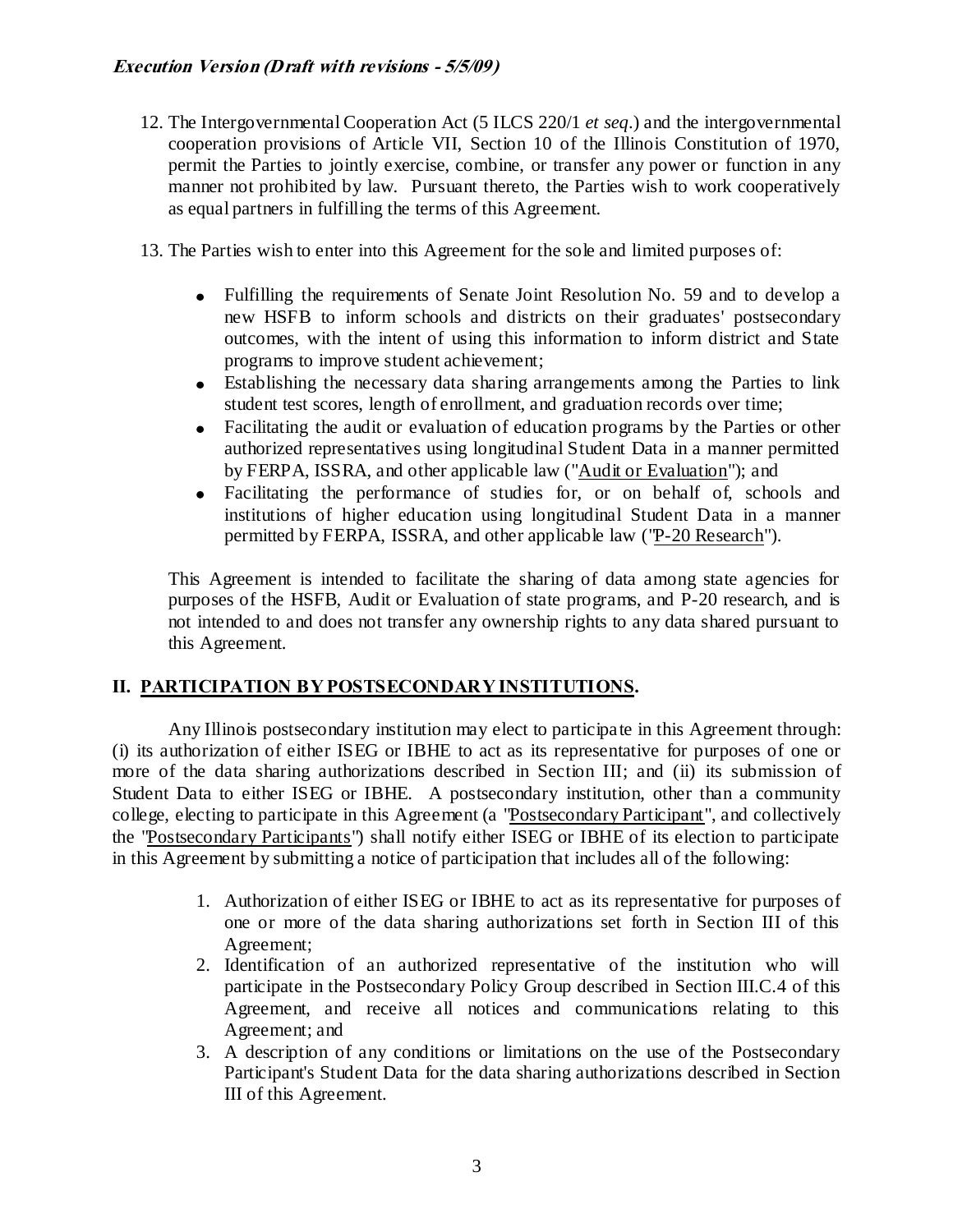A Postsecondary Participant may modify or withdraw its participation in the data sharing authorizations set forth in Section III of this Agreement upon thirty (30) days prior written notice to ISEG, if ISEG has been authorized to act on its behalf, or IBHE, if IBHE has been authorized to act on its behalf. ISEG and IBHE will provide the other Parties with a copy of each notice of participation, modification, or withdrawal of participation received pursuant to this Section within ten (10) days of receipt.

## **III. DATA SHARING AUTHORIZATIONS.**

### **A. High School Feedback Report.**

1. ACT Agreement. ICCB, IBHE, and ISEG hereby authorize ISBE to enter into a contractual agreement with ACT during each State fiscal year of the Term in order for ACT to create a HSFB substantially in the form attached as Exhibit A (the "ACT Agreement"). No student social security numbers may be provided by any Party to ACT under the ACT Agreement. Further, the ACT Agreement must provide that: (i) ISBE will have the authority to control ACT's use of all Student Data received from any Party to this Agreement; (ii) Student Data received by ACT from any Party for use in creating the HSFB shall be limited to the purposes set forth in the ACT Agreement and subject to the data access, use, and security restrictions set forth in Section IV of this Agreement; and (iii) ACT must agree to return the Student Data to ISBE or destroy it when no longer needed for the creation of the HSFB. Nothing in this Agreement is meant to restrict or limit ISBE's or ACT's rights to confidential information, as set forth in their agreement for the PSAE or the EXPLORE and PLAN assessments. The ACT Agreement must include a schedule and process for completion and distribution of the HSFB that is mutually acceptable to ICCB and IBHE. ISBE shall not be required to enter into any ACT Agreement unless and until: (i) the State Agencies have agreed upon each Party's responsibility for funding the HSFB and a process for contributing funds toward the HSFB; and (ii) ISEG, ICCB, or IBHE have agreed to serve as the authorized representative of ISBE and provide staff for purposes of the data merge described in Section III.A.2, which agreements shall be set forth in writing separate from this Agreement.

2. Data for HSFB. During each year of the Term of this Agreement in accordance with a schedule agreed to by the Parties, (a) ICCB will provide to ISBE or ISBE's authorized representative the data specified in Exhibit B for all Illinois public community colleges, (b) ISEG will provide to ISBE or ISBE's authorized representative the data specified in Exhibit C for all Postsecondary Participants that have authorized ISEG to act on its behalf with respect to the HSFB, and (c) IBHE will provide to ISBE or ISBE's authorized representative the data specified in Exhibit C for all Postsecondary Participants that have authorized IBHE to act on its behalf with respect to the HSFB. IBHE may also provide to ISBE or ISBE's authorized representative, postsecondary data which it is otherwise authorized by law to collect. ISBE may utilize its own data,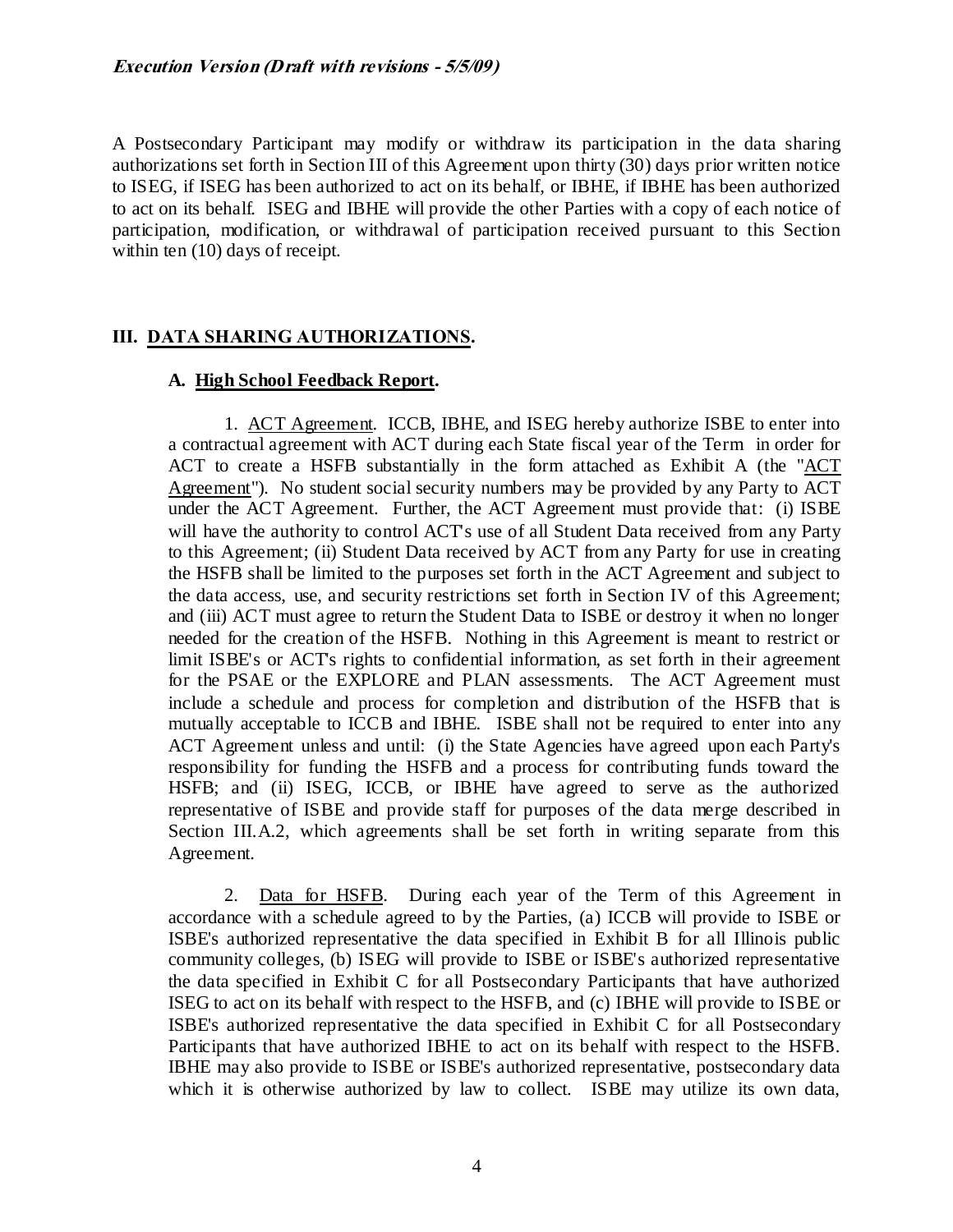including but not limited to the ACT Graduation File, in conjunction with the data provided by ICCB, IBHE and ISEG; and may provide a copy of ISBE data to its authorized representative for purposes of performing the merge of data. Staff of ISEG, IBHE, or ICCB, serving as ISBE's authorized representative, will then merge this data into a data file that will be provided to ACT for preparation of the HSFB, subject to the oversight and supervision of authorized representatives of ICCB, ISBE, and IBHE.

3. Destruction of Data Upon Completion of the HSFB. Each year, within 90 days after completion of the HSFB, ISBE and its authorized representative will destroy or return to the disclosing Party, data provided pursuant to Section III.A.2. that is no longer needed for purposes of the HSFB. Each year, within 90 days after completion of the HSFB, any authorized representative of ISBE that received ISBE data, shall destroy or return ISBE data to ISBE. Upon the destruction of data pursuant to this paragraph, the Parties shall provide confirmation of such destruction to the disclosing Party.

4. Public Distribution of HSFB. The HSFB will be intended for public distribution, and therefore will not include: (i) any personally identifiable student information; or (ii) any cell sizes of less than a minimum number agreed to by the Parties for any and all categories/subcategories of information included in the report.

5. Future Amendments to HSFB. The State Agencies may agree to modifications of the form of the HSFB without amending this Agreement, provided such modifications do not require the disclosure of additional data elements by ISBE, ICCB, ISEG, or IBHE.

### **B. Provision of ISBE Unique Student Identifier to Postsecondary Data Systems.**

1. Provision of Postsecondary Files to ISBE. The Parties will perform the data matching described in this Section III.B in order to: (i) facilitate Audit or Evaluation (as defined in Recital 13); and (ii) link student test scores, length of enrollment, and graduation records over time. Promptly after the effective date of this Agreement, ICCB, ISEG, and IBHE will each provide ISBE, as their authorized representative, with a data file containing Student Data from records of students who were first-time full-time degree-seeking students in the 2006-07 academic year (a "Postsecondary File"). ISEG will provide to ISBE a data file for all Postsecondary Participants that have authorized ISEG to act on its behalf with respect to the data matching described in Section III.B.2. IBHE will provide to ISBE a data file for all Postsecondary Participants that have authorized IBHE to act on its behalf with respect to the data matching described in Section III.B.2. IBHE may also provide to ISBE postsecondary data which it is otherwise authorized by law to collect. The Parties will mutually determine the data elements needed to facilitate the data matching described in this Section. At least annually, as the Student Data becomes available, ICCB, IBHE, and ISEG will provide an updated Postsecondary File to ISBE containing student records of students who were first-time full-time degree-seeking students for the 2007-08 and subsequent academic years for the purpose of the data matching described in Section III.B.2.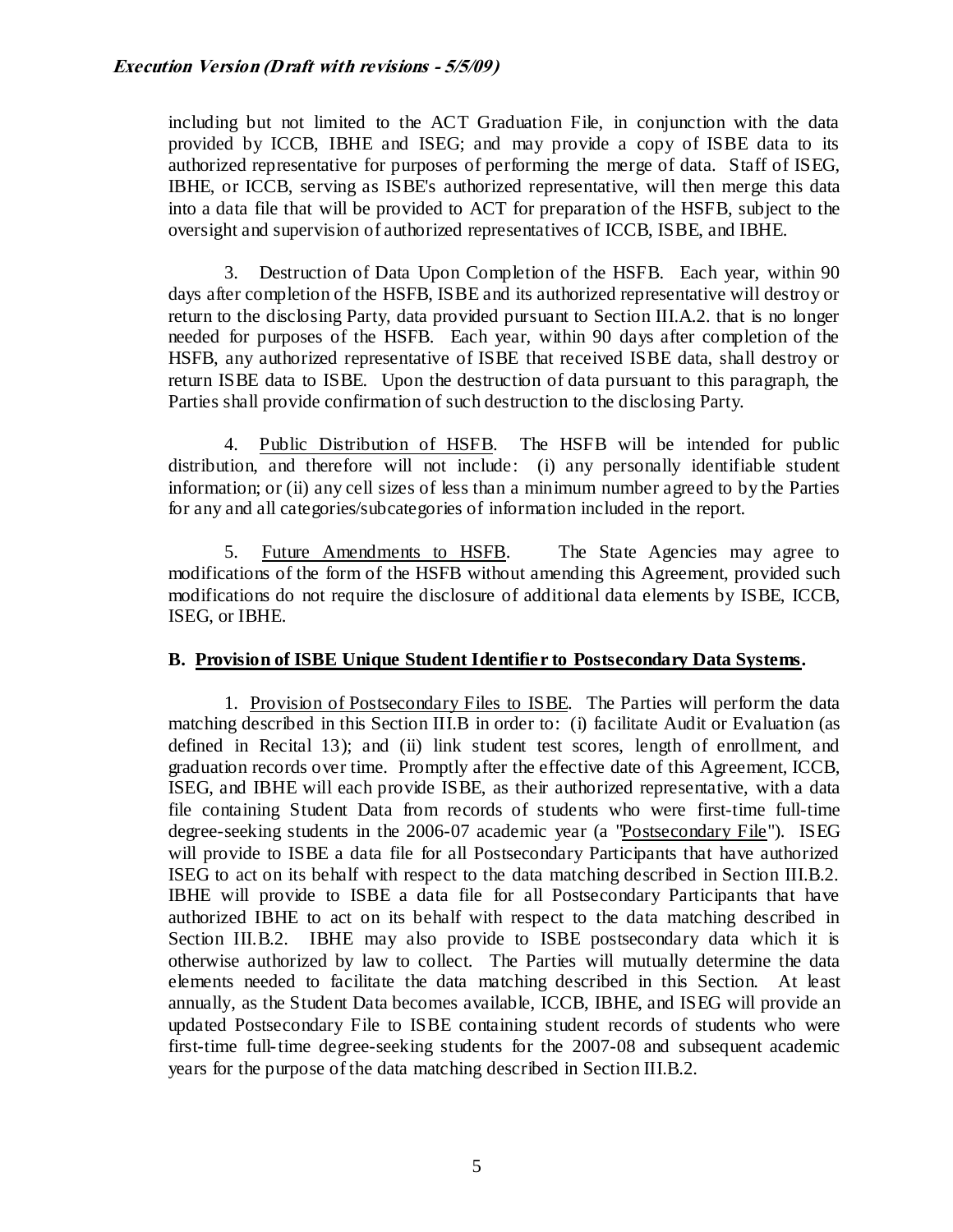2. Linkage to ISBE Unique Student ID. ISBE will use the Postsecondary File for the sole purpose of performing data matching with ISBE databases in order to link the ISBE unique student identifier created by ISBE ("Unique Student ID") to the student records contained within the Postsecondary Files. The only data ISBE is responsible for disclosing is the Unique Student ID. The data matching will be subject to the oversight and supervision of authorized representatives of ICCB, ISEG, and IBHE. Staff of ICCB, ISEG, or IBHE may serve as the authorized representative of ISBE to assist with the data matching described in this paragraph. Immediately upon completion of the data matching: (i) ISBE will return the Postsecondary File to ICCB, ISEG, or IBHE, as applicable, containing all available matches; (ii) ICCB, ISEG, and IBHE shall act as ISBE's authorized representative for purposes of maintaining the Postsecondary File and securing the Unique Student ID therein; (iii) ISBE will establish and maintain a record of its return of the Postsecondary File to ICCB, ISEG, or IBHE; and (iv) ISBE will destroy all records and information provided by ICCB, ISEG, or IBHE pursuant to this Section III.B, and provide confirmation of such destruction to the disclosing Party. Notwithstanding the foregoing, ISBE shall maintain a copy of any returned Postsecondary File containing the Unique Student ID for one-year in order to assist the Parties in addressing questions related to the file. At the end of each year of retention, ISBE shall destroy the copy of the returned Postsecondary File and provide confirmation of such destruction to the disclosing parties. ICCB, ISEG, and IBHE may release a student's Unique Student ID to a community college or institution of higher education in which the student has enrolled, provided the community college or institution of higher education is clearly instructed that the Unique Student ID, (i) is to be treated as a personally identifiable student record subject to FERPA, and (ii) the data exchange between ICCB, ISEG, IBHE and any community college or institution of higher education meets minimum security requirements, including but not limited to, the data being encrypted and provided through a secure FTP site. ICCB, ISEG, and IBHE may not release data files containing the Unique Student ID for any other purpose unless authorized in advance in writing by ISBE's Approval Representatives, as identified in Section III.C.4 below.

### **C. Evaluation or Research Pursuant to a Data Access Agreement.**

1. Data Access Proposal and Agreement Required. In order to perform an Audit or Evaluation and P-20 Research (as such terms are defined in Recital 13) that utilizes data shared between or among the Parties, the Parties may seek to enter into other arrangements to share and transfer such data, including Student Data, subject to the limitations and requirements set forth in this Section III.C and in accordance with FERPA and ISSRA. Before any Student Data can be shared or transferred pursuant to this Section III.C, (i) a Data Access Proposal, as defined below, must be submitted, reviewed, and approved in accordance with this Section III.C., and (ii) a Data Access Agreement, as defined below, must be approved and executed in accordance with this Section III.C.

2. Outside Participants. In addition to the Parties, a Data Access Proposal may be submitted by and a Data Access Agreement may include as a participant (i) a governmental or nongovernmental entity acting as an authorized representative of the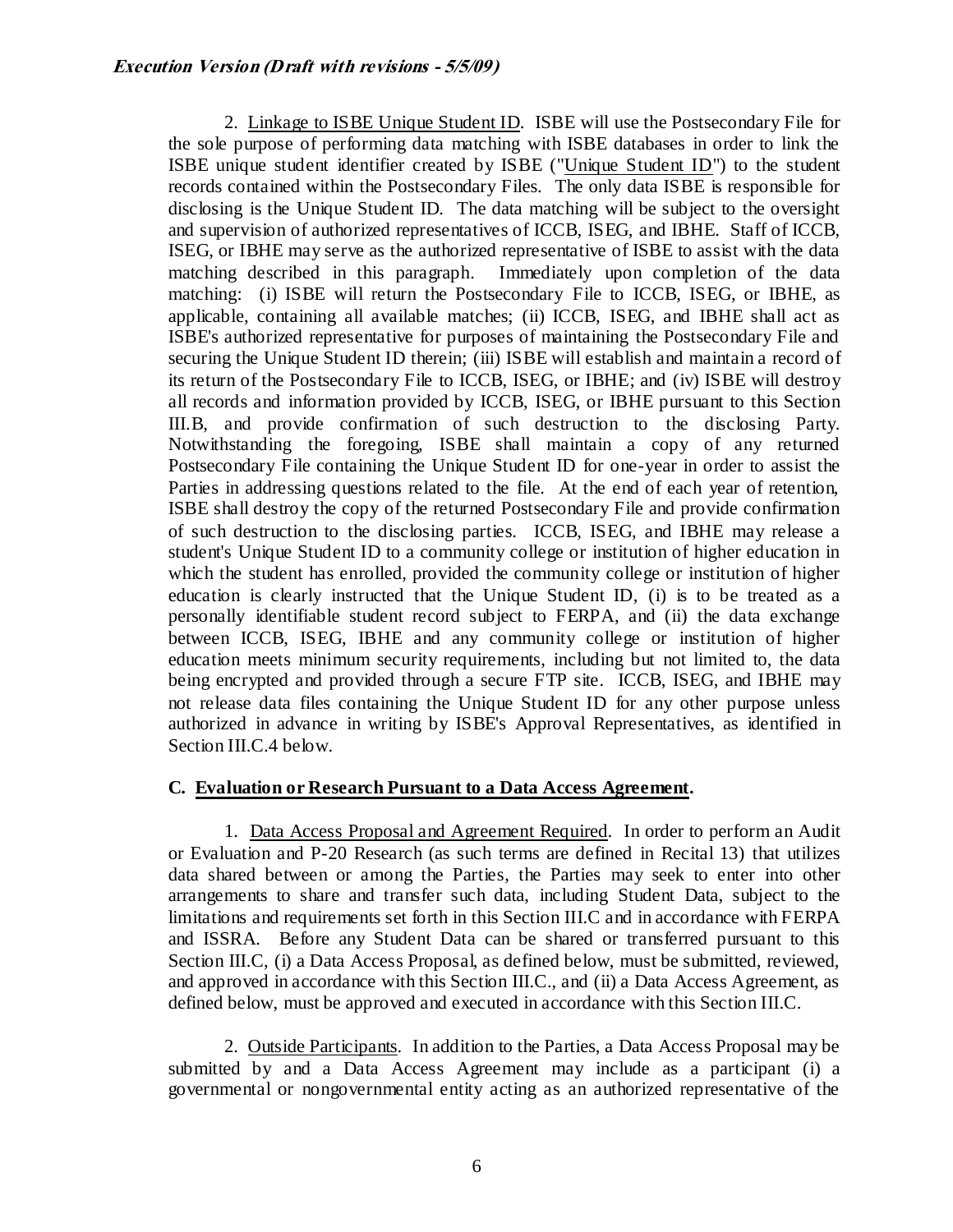relevant State Agency used to assist with an Audit or Evaluation (an "Outside Evaluator"), or (ii) an individual or organization seeking to perform P-20 Research for non-commercial purposes in a manner permitted by FERPA and ISSRA (an "Outside Researcher"), provided the Outside Evaluator or Outside Researcher agrees to abide by all of the limitations and requirements set forth in this Section III.C. In this Section III.C, the term "Outside Participant" refers to an Outside Evaluator or Outside Researcher. If an Outside Participant improperly rediscloses Student Data in violation of this Agreement, the Outside Participant may not enter into a Data Access Agreement for at least five (5) years from the date of the improper redisclosure.

3. Data Access Proposals. Any Party or Outside Participant seeking to enter into a Data Access Agreement must develop a "Data Access Proposal" that includes information addressing all of the required terms of a Data Access Agreement as set forth in Section III.C.5. Each Data Access Proposal shall be submitted to all of the Parties and the Postsecondary Policy Group, as defined below, for review and comment, even if the proposal does not seek to access data from all Parties. The Parties will have 10 business days to review and comment on a Data Access Proposal before it may be approved; however, unless an expedited review process is requested by a Party, a 30 day review Period will be provided for any Data Access Proposal submitted by an Outside Participant. If a Party comments on a Data Access Proposal, the comments must be provided pursuant to the Notice provisions of this Agreement, set forth in Section VI.A. The State Agencies maintain the authority to request additional information from individuals or organizations filing a Data Access Proposal. The Parties and Postsecondary Policy Group may develop standards and criteria for the review and approval of Data Access Proposals, and may consult with institutional researchers and others with experience conducting technical studies and reports to assist with a proposal's review. The Parties and Postsecondary Policy Group may limit the number of Outside Participant evaluation or research projects that may be undertaken simultaneously if necessary to ensure adequate supervision and oversight for such projects. If the number of Data Access Proposals from Outside Participants is limited pursuant to the preceding sentence, priority will be given to Data Access Proposals for evaluation or research projects submitted by a school district, community college, or Postsecondary Participant.

4. Approval of Data Access Proposals. Data Access Proposals must be approved by the Approval Representatives, as defined in this paragraph, of each Party providing Student Data that will be accessed through the proposed evaluation or research project. In addition, if the proposed evaluation or research project will include the access of Postsecondary Participant Student Data, the Data Access Proposal must be approved by the Postsecondary Policy Group, as defined in this paragraph. The following persons are authorized to approve a Data Access Proposal on behalf of the Parties (each, an "Approval Representative," and collectively, the "Approval Representatives"):

- a. For ISBE, its General Counsel and the State Superintendent, or their respective designee(s);
- b. For ICCB, its Chief Executive Officer, or his or her designee(s);
- c. For IBHE, its Executive Director, or his or her designee(s); and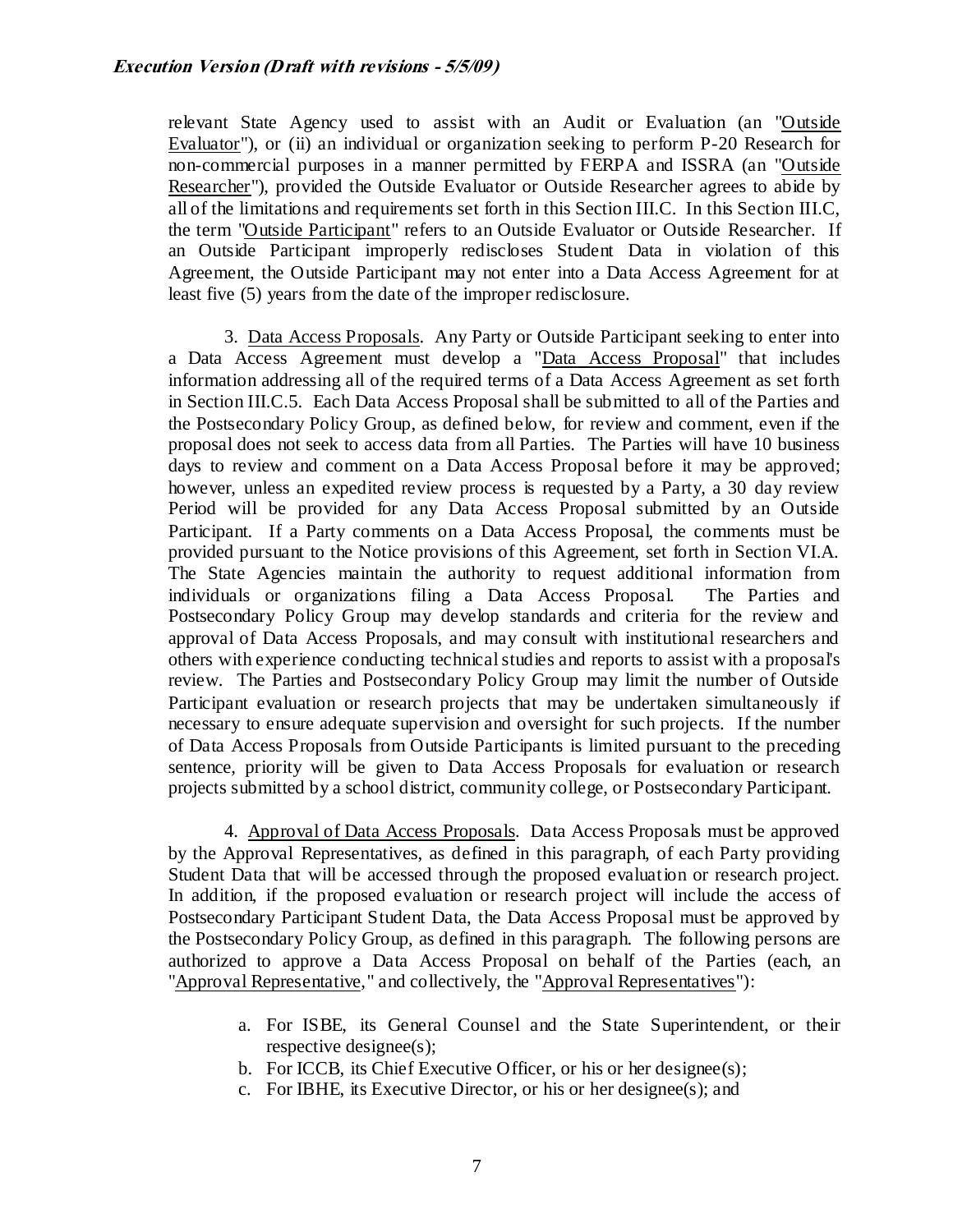d. For ISEG, its Director, or his or her designee(s).

For the Postsecondary Participants that have authorized either ISEG or IBHE to act on their behalf with respect to the data matching described in this Section III.C, ISEG and IBHE will establish a committee consisting of an authorized representative from each institution (the "Postsecondary Policy Group"). A majority of the members of the Postsecondary Policy Group must approve a Data Access Proposal that includes the access of Postsecondary Participant Student Data.

Nothing in this Agreement precludes a Party from designating an advisory committee to review and recommend action on Data Access Proposals to the Party's Approval Representative.

5. Development and Execution of Data Access Agreements. Following the approval of a Data Access Proposal, the Parties and any Outside Participant will develop an agreement substantially in the form attached as Exhibit D (a "Data Access Agreement"), that includes and addresses all of the following:

- a. The specific purpose or purposes of the Data Access Agreement, including the evaluation or research questions to be addressed.
- b. An assurance that the evaluation or research will be conducted in a manner that does not permit the personal identification of parents or students by individuals other than the Outside Participant or Party performing the evaluation or research (including by any subcontractors not approved to access such data under the Data Access Agreement).
- c. The data elements and format for data sharing, along with an identification of each Party responsible for providing each data element.
- d. Provisions for oversight and control over the transfer and merge of all Student Data (including transfers and merges involving subcontractors).
- e. A description of the data security measures in place to properly protect the data once it has been transferred (including subcontractors' data security measures).
- f. The schedule for the Audit or Evaluation or P-20 Research to be performed under the Data Access Agreement.
- g. The anticipated outcomes of the evaluation or research (e.g., reports, studies, publications). The description of anticipated outcomes must indicate whether the results of the evaluation or research will be made public, and if not, the identity of all parties with whom the results will be shared. If information is to be made public or shared, the description must also contain provisions on how the information will be provided prior to its disclosure for review by the Parties and Postsecondary Policy Group (for a review period not to exceed 60 days).
- h. Provisions for the return or destruction of Student Data used in the Data Access Agreement once that data is no longer needed for the purposes of the Data Access Agreement.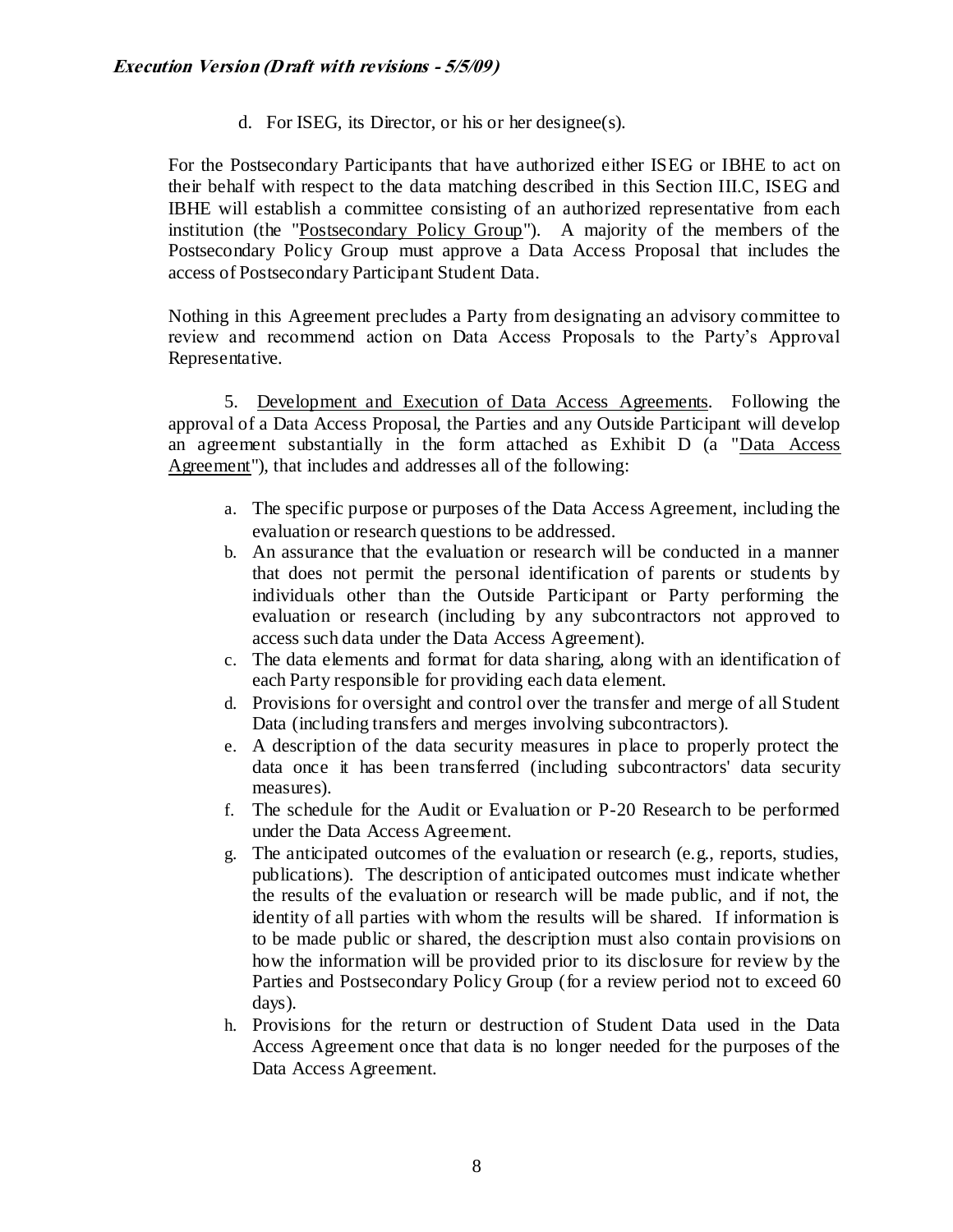- i. The proposed termination date for the Data Access Agreement (which may be extended by mutual agreement of all parties to the Data Access Agreement, but may not extend beyond December 31, 2018).
- j. Incorporation of all of the data sharing restrictions set forth in Section IV of this Agreement.
- k. Any amendments to the Data Access Agreement that require the release of additional data must be submitted to all Parties through the Data Access Proposal process, as set forth in Section III.C.3.
- l. Amendments to Data Access Agreements must be in writing and signed by the participants.

Each Data Access Agreement must be executed by the Approval Representative of each Party providing Student Data that will be accessed through the Data Access Agreement and any Outside Participant included as a participant to such agreement. If an ICCB student identifier is to be provided, the Data Access Agreement must be executed by ICCB's Approval Representative. If ISBE's Unique Student ID is to be provided, the Data Access Agreement must be executed by ISBE's Approval Representatives. In addition, if the Data Access Agreement will include the access of Postsecondary Participant Student Data, the Data Access Agreement must be executed by one individual authorized by the Postsecondary Policy Group to execute Data Access Agreements on its behalf. The Postsecondary Policy Group shall designate an individual to act as its signatory, and shall provide notice to the Parties within 10 days of the selection of the name and address of the signatory.

## **IV. DATA ACCESS, USE, AND SECURITY.**

**A. Restrictions on Recipients.** The data access, use, and security restrictions set forth in this Section IV shall apply to the receipt, use, disclosure, and maintenance of Student Data by ACT, a Party, or Outside Participant in connection with any of the data sharing authorizations described in Section III of this Agreement (each, a "Recipient").

- 1. Student Data may only be used for the purpose or purposes authorized pursuant to this Agreement.
- 2. Each Recipient will restrict access to Student Data to only those persons required to access the data in order to perform the specific purposes authorized by this Agreement. The Recipient will instruct all persons having access to Student Data on the use and confidentiality restrictions set forth in this Section IV, and shall require all subcontractors or agents to comply with all applicable provisions of FERPA and other state and federal laws with respect to the Student Data. Recipients shall upon request produce a written acknowledgement from all such persons verifying that such instruction has occurred. Recipients will require and maintain an appropriate confidentiality agreement from each subcontractor or agent with access to Student Data.
- 3. A Recipient may not redisclose Student Data to any other person or entity, unless permitted by law and approved in advance under an ACT Agreement or Data Access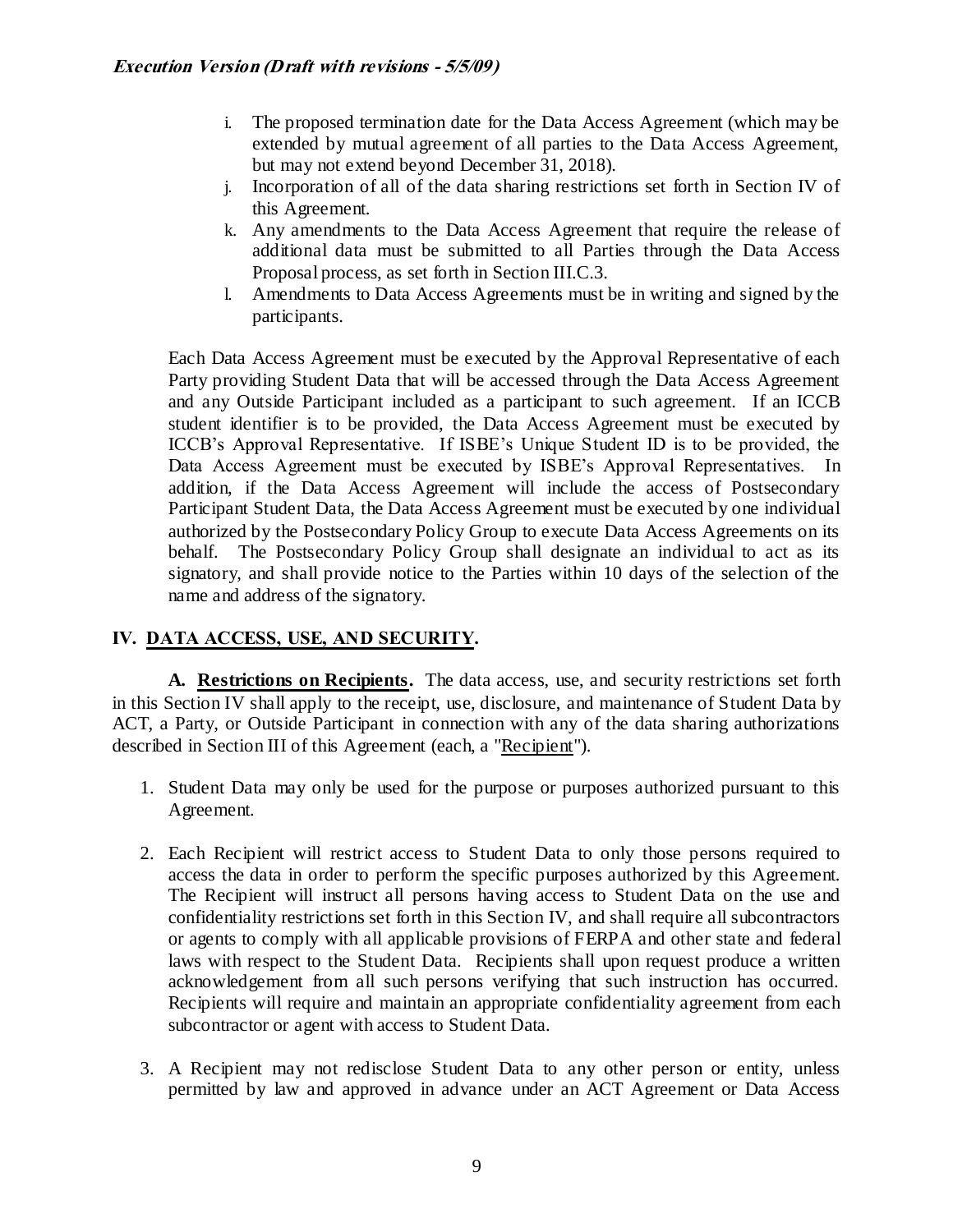Agreement and, if required by law, the parent or student (if such student may consent to disclosure under FERPA). Redisclosure of Student Data includes, without limitation, disclosure of information, research, or analysis in a manner that permits the personal identification of parents and students, as such terms are defined in the FERPA regulations (34 CFR Part 99) and includes de-identified data in cell sizes of less than a minimum number agreed to by the Parties for each category/subcategory of data.

- 4. A Recipient may not subcontract any work involving Student Data without prior written consent under an ACT Agreement or Data Access Agreement. All subcontracting must be consistent with FERPA requirements relating to the outsourcing of services or functions involving Student Data.
- 5. All data transmissions will be encrypted and provided through a secure FTP site; and each Recipient will secure any and all Student Data, retain records of access and use of Student Data, and cooperate with any Party's efforts to verify data security and usage.
- 6. Each Recipient agrees that all Student Data is the property of, and shall be returned upon request to, the Party that made the initial disclosure of such data under this Agreement (the "Disclosing Entity").
- 7. Student Data received pursuant to this Agreement shall be disposed of after the purpose of the disclosure is served. Disposal means the return of the data to the Disclosing Entity or destruction of the information, as directed by the Disclosing Entity.
- 8. Student Data received pursuant to this Agreement shall not be archived or sent to a records center and shall not be retained with personal identifiers for any period longer than the term of the Data Access Agreement or ACT Agreement, as applicable (the "Retention Period").
- 9. The Recipient agrees to comply with all applicable laws, materials, regulations and all other State and Federal requirements with respect to the protection of privacy, security, and dissemination of student data and education records, including, without limitation, FERPA and ISSRA.
- 10. The Recipient agrees to retain records of access and use of all Student Data received pursuant to this Agreement and allow any of the Parties on-site inspection and access to all relevant data files and servers to verify data security and usage for a period of three (3) years following the termination of the Retention Period. No fees shall be assessed for such access and review.
- 11. Each Recipient shall be solely responsible for the unlawful disclosure of Student Data it has received and, to the extent permitted by law, will defend, indemnify and hold harmless the agency or institution that provided that data for any and all claims arising out of or in any way connected to that disclosure.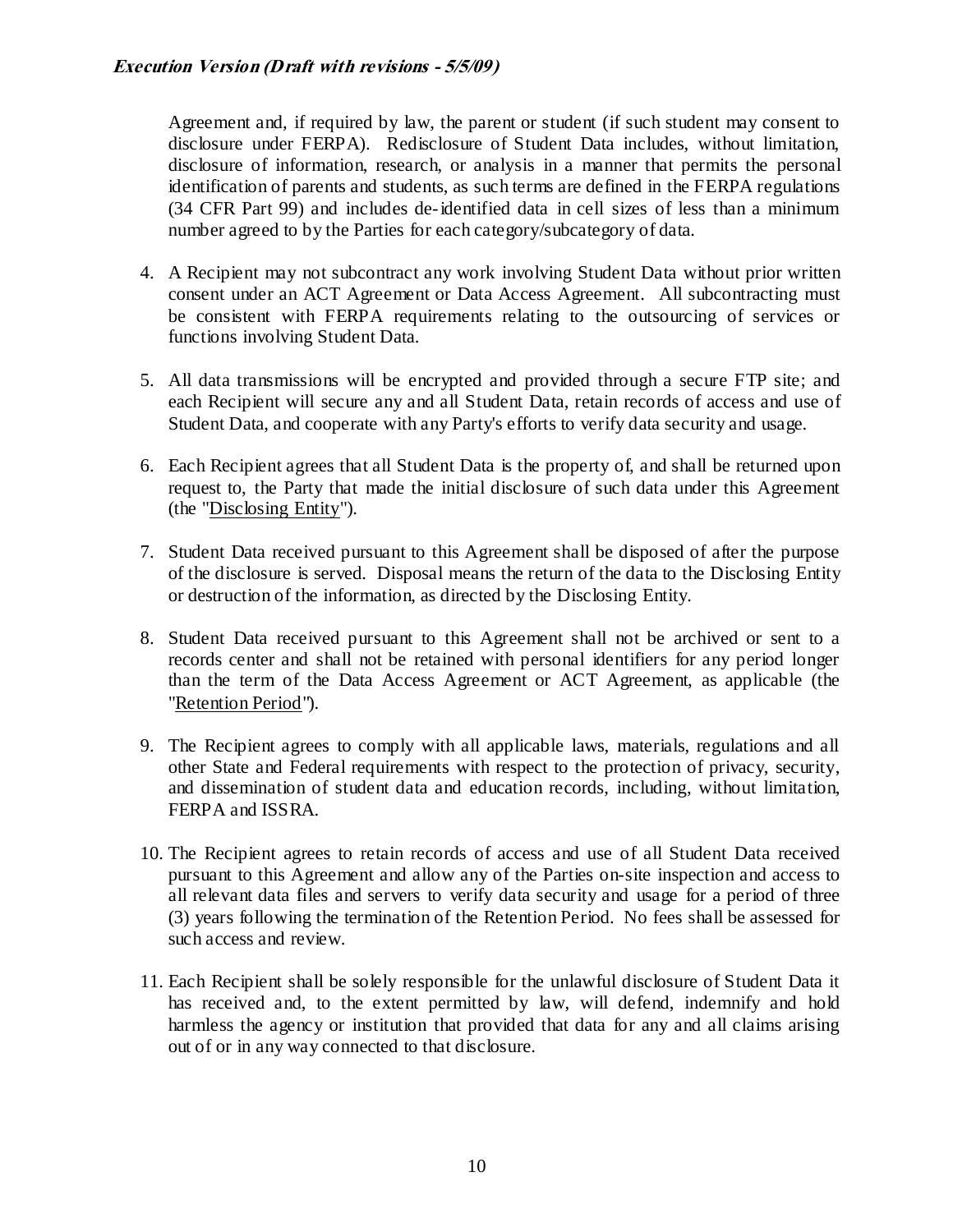### **Execution Version (Draft with revisions - 5/5/09)**

- 12. Each Recipient will fully and promptly report any infraction of the use and confidentiality provisions set forth in this Section IV to the Parties. Further, any breach of the security of any Student Data provided to any person or entity under this Agreement shall be subject to the terms and provisions of the Personal Information Protection Act (815 ILCS 530/1 *et seq*.). Any Party who becomes aware of any infraction of the use and confidentiality provisions of this Section IV, shall fully and promptly report such infraction to the other Parties.
- 13. The terms and provisions of this Section IV shall apply to the use of Student Data received by the Recipient for so long as the Recipient retains the data, and shall survive the termination of this Agreement, the ACT Agreement, or a Data Access Agreement.
- 14. Each Recipient shall acknowledge that it would be difficult, if not impossible, to compute the monetary loss which would result from an unlawful disclosure of Student Data, and that accordingly the State Agencies and ISEG are without an adequate remedy at law in the event the Recipient violates any of the terms of this Agreement set forth herein. Each Recipient shall further acknowledge that said terms are reasonable and necessary to protect the confidentiality of the Student Data. Each Recipient expressly agrees that any breach or threatened breach of the terms set forth herein shall entitle the State Agencies or ISEG, in addition to any other remedies available to any of them, to apply to any court for an injunction, temporary and permanent, to prevent any violation of this Agreement.

**B. Records of Disclosure.** The Parties must create and maintain a record of any disclosure of Student Data made to any other person or entity pursuant to this Agreement. The record of disclosure must record the name of any person or organization serving as a Recipient of the Student Data and the Recipient's legitimate interest in the Student Data for either Audit or Evaluation or P-20 Research. The record must also describe the Student Data included within the disclosure by class, school, district, or other appropriate grouping. Upon request of the educational institution that provided the data, the Party to whom the data was submitted must provide a copy of the record of further disclosures to that educational institutio n. Furthermore, the Parties must comply with the notice requirements of FERPA when and if they are required to disclose any Student Data in accordance with a lawfully issued subpoena or court order.

**C. No Limitation on Independently Owned Data.** Nothing in this Agreement restricts the ownership or use of Student Data that a Party (i) independently owns, (ii) independently develops, (iii) obtains from the public domain through no wrongful act of the Party, or (iv) receives from a third party who was free to disclose it.

### **V. TERM AND TERMINATION.**

**A. Term.** The term of this Agreement ("Term") will become effective on the date of execution by all Parties and shall, subject to any earlier termination as provided herein, continue through December 31, 2013. Upon the expiration of the Term, this Agreement shall, without further action by the Parties, automatically renew for an additional five-year period (January 1, 2014 through December 31, 2018), unless any Party provides notice to the other Parties not less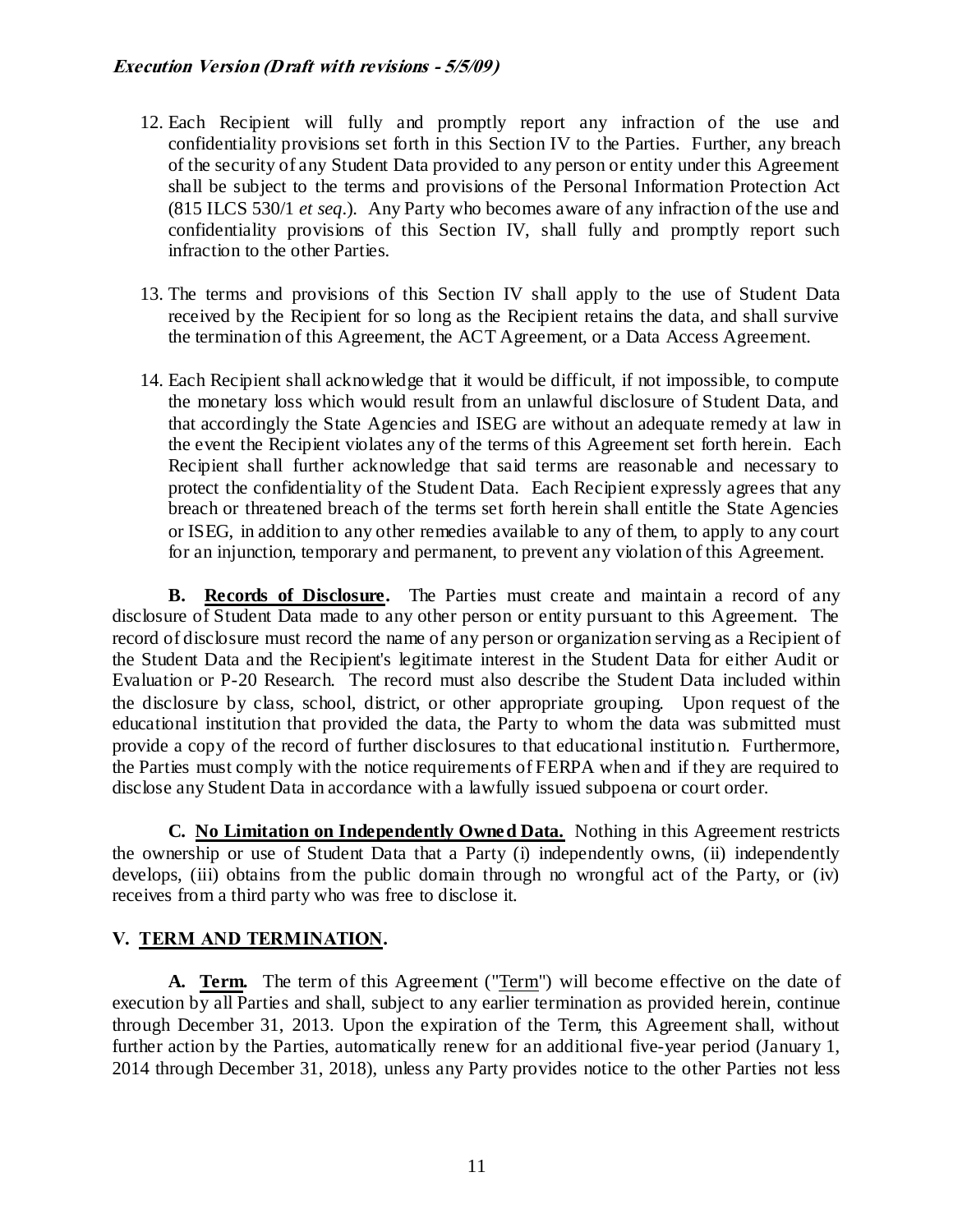### **Execution Version (Draft with revisions - 5/5/09)**

than 180 days prior to the expiration of the initial Term of its election not to renew this Agreement.

**B. Termination for Convenience.** A Party may terminate this Agreement upon thirty (30) days prior written notice to all other Parties to this Agreement. Notwithstanding any other provision in this Agreement, the terms of this Agreement regarding the use, confidentiality, and secure maintenance of data shall survive the termination of the Agreement and continue in full force and effect.

Upon termination by a single Party, no further ACT Agreements or Data Access Agreements may include data from the terminating Party, but any ACT Agreement or Data Access Agreement(s) containing the terminating Party's data that were entered into prior to such termination date may continue until the expiration of the term of such other agreement(s). The termination by a single Party will not act to terminate this Agreement with respect to the remaining Parties.

Upon termination by two or more Parties, no further ACT Agreements or Data Access Agreements may be entered by the Parties under this Agreement, but any ACT Agreement or Data Access Agreement(s) entered into prior to such termination date may continue until the expiration of the term of such other agreement(s). The terms of this Agreement incorporated into an ACT Agreement or Data Access Agreement shall survive the termination of this Agreement and continue in full force and effect until the expiration of the term of such other agreement(s).

A Postsecondary Participant may terminate its participation in this Agreement upon thirty (30) days prior written notice to ISEG, if ISEG has been authorized to act on its behalf, or IBHE, if IBHE has been authorized to act on its behalf. Upon termination of participation by a Postsecondary Participant, no further ACT Agreements or Data Access Agreements may include data from the terminating Postsecondary Participant, but any ACT Agreement or Data Access Agreement(s) entered into prior to such termination of participation date may continue until the expiration of the term of such other agreement(s). The terms of this Agreement incorporated into an ACT Agreement or Data Access Agreement shall survive the Postsecondary Participant's termination of participation in this Agreement and continue in full force and effect until the expiration of the term of such other agreement(s).

**C. Termination Upon Unauthorized Data Disclosure.** Any Party or Postsecondary Participant may immediately terminate its participation in this Agreement if any Student Data disclosed by that party is used in any manner which violates the terms and provisions of Section IV of this Agreement, ISSRA, and/or FERPA.

**D. Destruction of Student Data Upon Termination.** Unless permitted to do otherwise by FERPA, each Party will upon termination of this Agreement, destroy all records and information that had been provided by another Party, once the records and information are no longer needed for purposes of this Agreement, and provide confirmation of such destruction to the disclosing Party.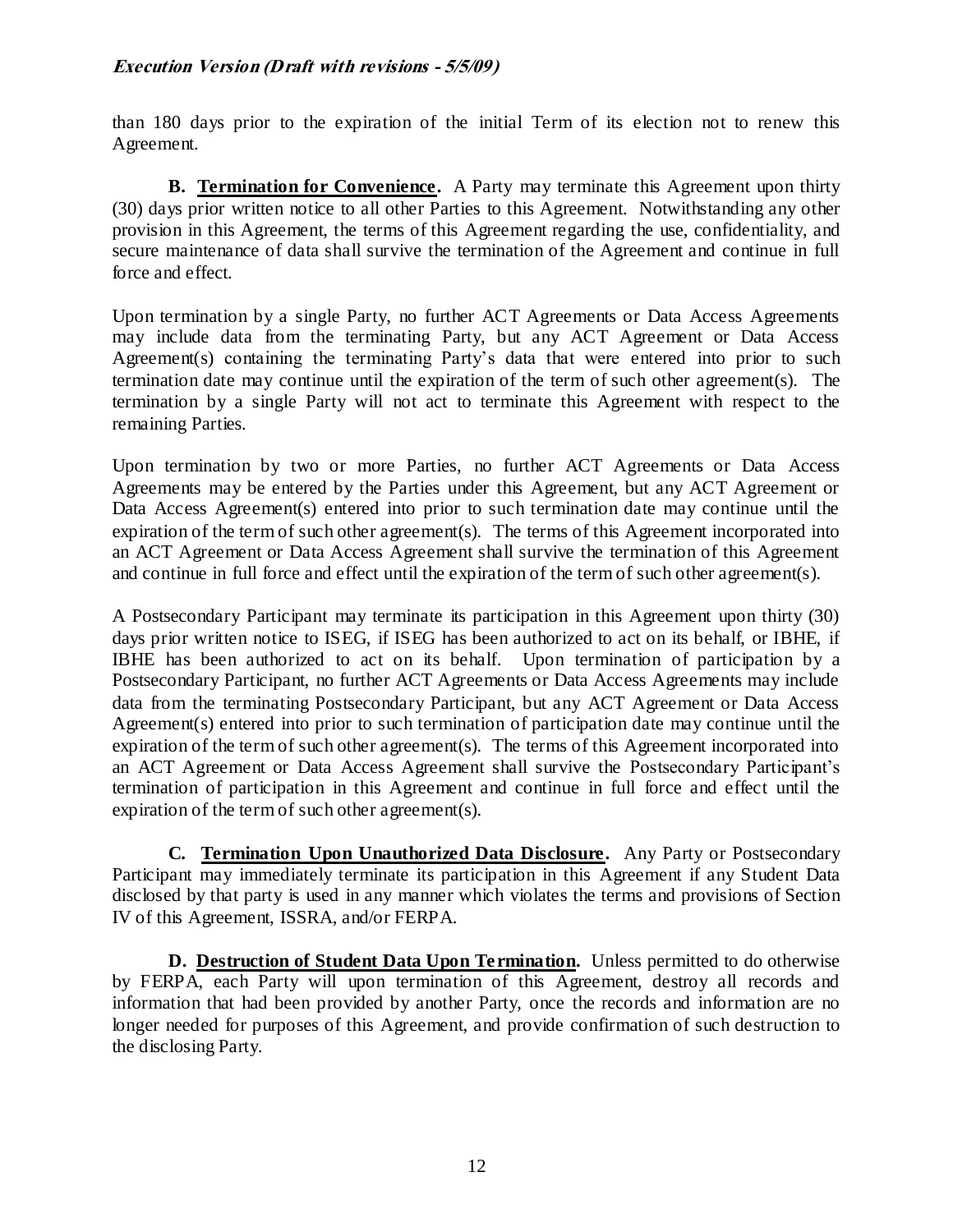### **VI. GENERAL PROVISIONS.**

**A. Notices.** All notices or other correspondence required to be given pursuant to this Agreement shall be sent by mail or delivered to the following persons: (i) for the Parties, the Approval Representatives set forth in Section III.C.4; and (ii) for the Postsecondary Participants, each participant's authorized representative as provided for in Section II. Receipt shall be presumed to have occurred on the fifth day following mailing.

**B.** Amendment. An amendment to this Agreement may only occur through a written amendment signed by the Parties. No amendment will be binding on the Postsecondary Participants without their consent thereto.

**C. Entirety.** This Agreement, together with the Exhibits attached hereto, constitutes the entire Agreement among the Parties with respect to the subject matter hereof, and supersedes any other negotiations, agreements or communications, whether written or ora l, that have been made by any Party.

**D.** Governing Law. This Agreement shall be governed by and construed in accordance with the laws of the State of Illinois. Any claim against the State or a State agency arising out of this Agreement must be filed exclusively with the Illinois Court of Claims (705 ILCS 505/1) when said claim is within the jurisdiction of the Court of Claims.

**E. Severability.** In case any provision in this Agreement is held to be invalid, illegal or unenforceable, the validity, legality and enforceability of the remaining provisions shall not be affected.

**F. Authority to Execute.** Each Party represents and warrants to the other Parties that this Agreement has been duly authorized, executed and delivered by and on behalf of each such Party, and constitutes the legal, valid and binding agreement of said Party.

**G. Counterparts.** This Agreement may be executed in several counterparts, each of which shall be an original and all of which shall constitute one and the same instrument.

**H. Recitals and Exhibits.** The recitals in Section I and the following Exhibits are hereby incorporated into this Agreement by this reference and expressly made a part of this Agreement.

| Exhibit A | Form of HSFB                   |
|-----------|--------------------------------|
| Exhibit B | <b>ICCB</b> Data Elements      |
| Exhibit C | <b>ISEG/IBHE Data Elements</b> |
| Exhibit D | Form of Data Access Agreement  |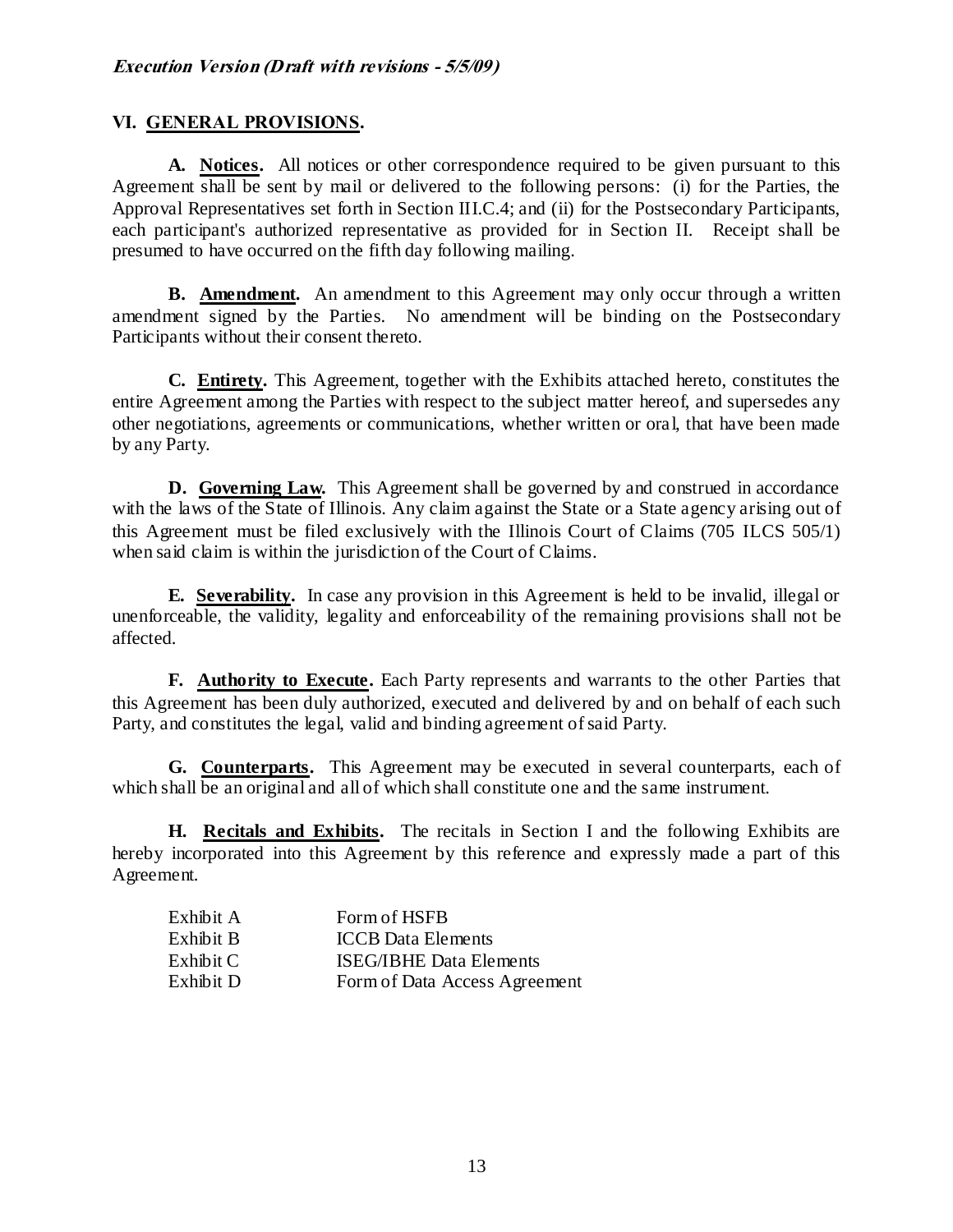## **Execution Version (Draft with revisions - 5/5/09)**

IN WITNESS WHEREOF, the Parties have executed this Agreement as of the day and year written below.

## ILLINOIS STATE BOARD OF EDUCATION

Its: \_\_\_\_\_\_\_\_\_\_\_\_\_\_\_\_\_\_\_

| State Superintendent                                                                                          | Date |                                                     |      |
|---------------------------------------------------------------------------------------------------------------|------|-----------------------------------------------------|------|
| Approved                                                                                                      |      |                                                     |      |
| Fiscal Approval                                                                                               | Date |                                                     |      |
| Legal Approval                                                                                                | Date |                                                     |      |
| <b>ILLINOIS COMMUNITY COLLEGE</b><br><b>BOARD</b>                                                             |      | <b>ILLINOIS BOARD OF HIGHER</b><br><b>EDUCATION</b> |      |
| President/CEO                                                                                                 | Date | <b>Executive Director</b>                           | Date |
| SOUTHERN ILLINOIS UNIVERSITY,<br>AS ADMINISTRATOR OF THE<br>ILLINOIS SHARED ENROLLMENT<br>AND GRADUATION FILE |      |                                                     |      |
| By:                                                                                                           | Date |                                                     |      |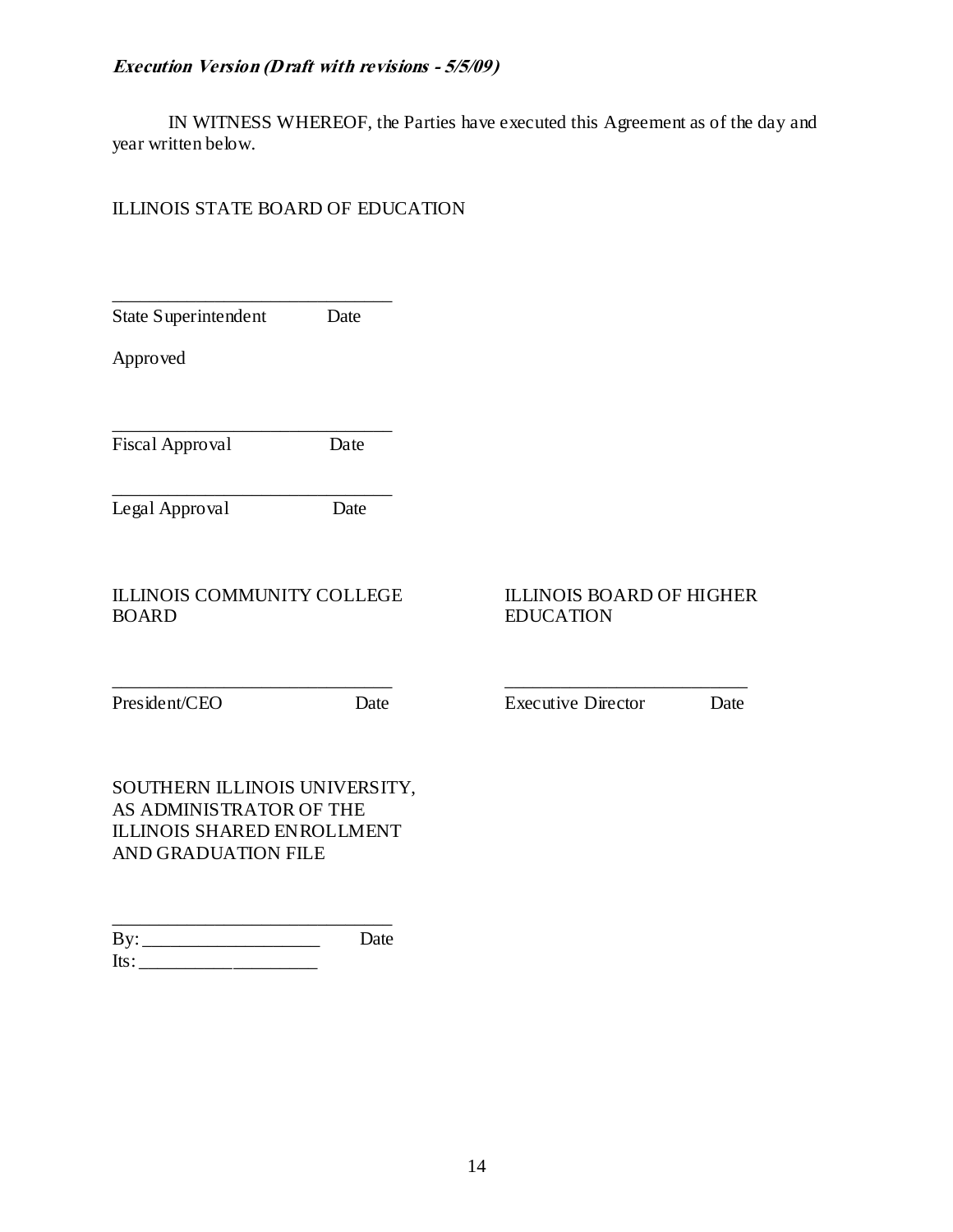## **EXHIBIT A**

# **FORM OF HSFB**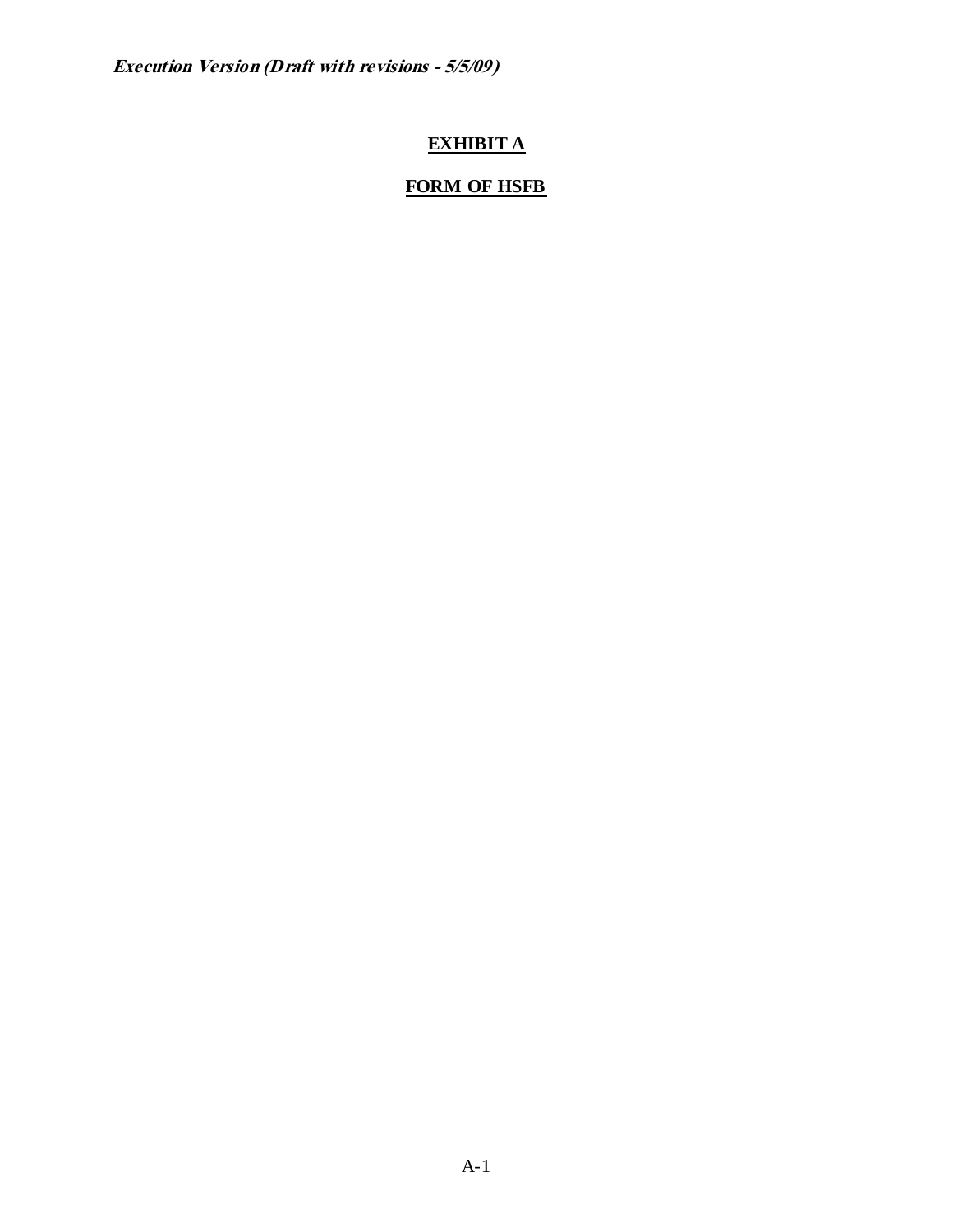## **EXHIBIT B**

## **ICCB DATA ELEMENTS**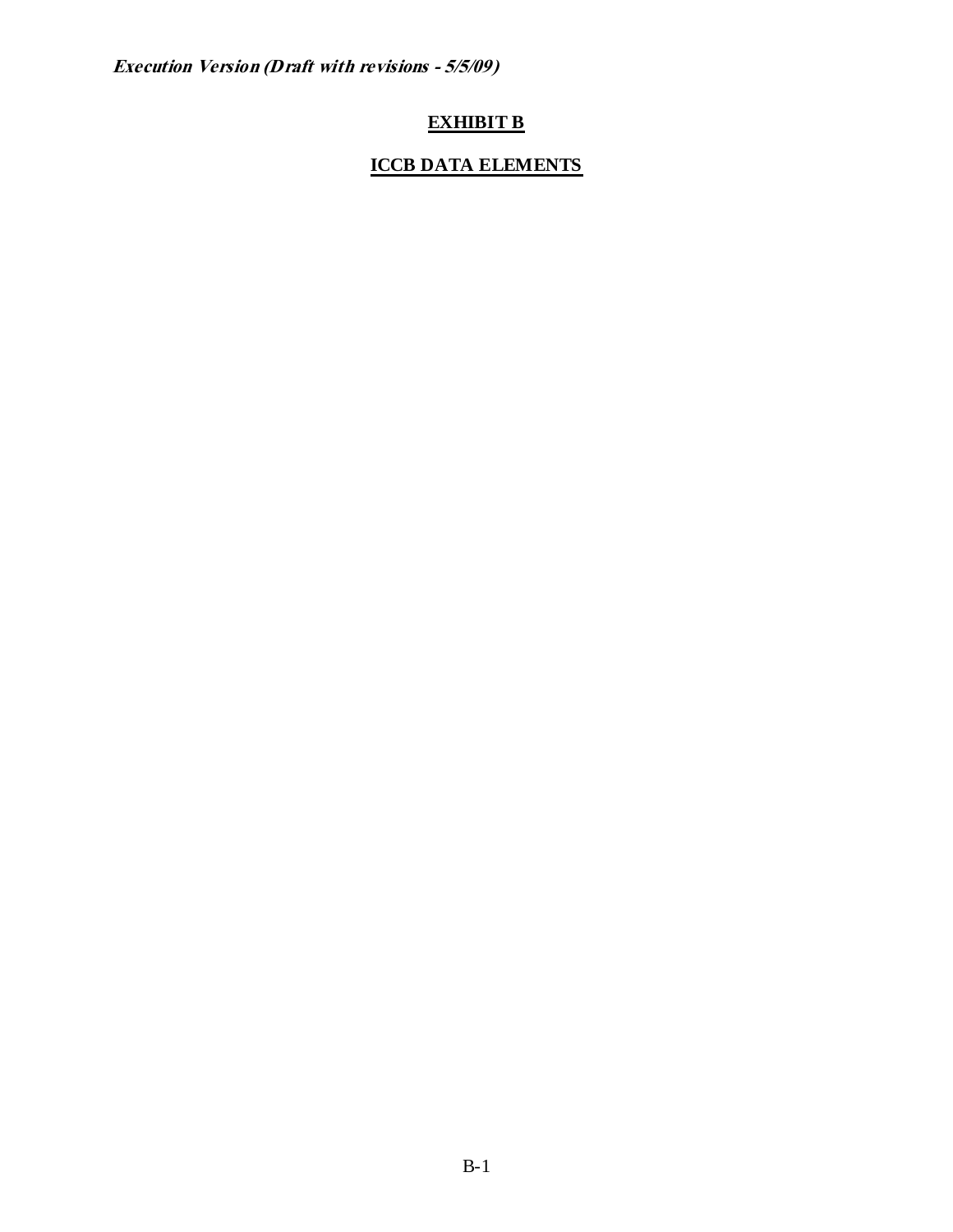| Institution and General Student Information File Layout by Term <sup>1</sup> |                                |                |                                                        |                                                                                                                                                                                                                                                                   |                     |                                           |                                                   |  |
|------------------------------------------------------------------------------|--------------------------------|----------------|--------------------------------------------------------|-------------------------------------------------------------------------------------------------------------------------------------------------------------------------------------------------------------------------------------------------------------------|---------------------|-------------------------------------------|---------------------------------------------------|--|
| Start                                                                        | End <sup>2</sup>               | Length         | <b>Element</b>                                         | <b>Description</b>                                                                                                                                                                                                                                                | Format <sup>3</sup> | Example                                   | <b>ICCB Data to be Provided to</b><br><b>ISBE</b> |  |
|                                                                              | <b>Institution Information</b> |                |                                                        |                                                                                                                                                                                                                                                                   |                     |                                           |                                                   |  |
| $\mathbf{1}$                                                                 | 4                              | 4              | ACT institution code or bcal<br>code                   | 4 character ACT college code; if ACT code not available,<br>provide local code and crosswalk for identifying code to<br>school name.                                                                                                                              | 9999                | 4022                                      | Crosswalk to district and college<br>number       |  |
| 6                                                                            | 55                             | 50             | Institution name                                       | University or college; include location if satellite                                                                                                                                                                                                              | alpha               | University of Tennessee at Knoxville      | Available by College                              |  |
| 57                                                                           | 58                             | $\overline{2}$ | State of institution                                   | 2 character alpha state abbreviation                                                                                                                                                                                                                              | alpha               | <b>TN</b>                                 | IL public community colleges only                 |  |
| 60                                                                           | 62                             | 3              | Institution type                                       | 2-year or 4-year institution                                                                                                                                                                                                                                      | 9                   | 2=2yr; 4=4yr                              | 2yr IL public community colleges only             |  |
| 64                                                                           | 65                             | $\overline{2}$ | Institution's definition of<br>undergraduate full time | Indicate the minimum number of hours for undergraduate<br>full time status                                                                                                                                                                                        | 99                  | 12                                        | ACT and ICCB to establish decision<br>rule.       |  |
|                                                                              | General Student Information    |                |                                                        |                                                                                                                                                                                                                                                                   |                     |                                           |                                                   |  |
| 67                                                                           | 75                             | 9              | <b>Student Social Security</b><br>number               | SSN preferred (numeric-nine digits with no hyphens or<br>spaces); if information is supplied in multiple tables or<br>files, use SSN/ID as a linking variable/primary key.                                                                                        | 999999999           | 222334444                                 | Available/Restricted Access                       |  |
| 77                                                                           | 91                             | 15             | Student ID Number                                      | Supply if different than SSN                                                                                                                                                                                                                                      | alpha or<br>numeric | 86ZZ2397                                  | Dummy IDs Identified                              |  |
| 93                                                                           | 122                            | 30             | Student last name                                      | Include hyphens for multiple names                                                                                                                                                                                                                                | alpha               | Jones-Smith                               | Not available                                     |  |
| 124                                                                          | 153                            | 30             | Student first name                                     |                                                                                                                                                                                                                                                                   | alpha               | Mary                                      | Not available                                     |  |
| 155                                                                          | 155                            | $\mathbf{1}$   | Student middle initial                                 |                                                                                                                                                                                                                                                                   | alpha               | M                                         | Not available                                     |  |
| 157                                                                          | 164                            | 8              | Student date of birth                                  | Provide as much information as available using this format                                                                                                                                                                                                        | yyyy mmdd           | 19851015                                  | Available                                         |  |
| 166                                                                          | 166                            | $\mathbf{1}$   | Enrollment term code                                   | 1=summer, 2=fall, 3=winter, 4=spring, 5=other $4$                                                                                                                                                                                                                 | 9                   | 4 (spring)                                | Available                                         |  |
| 168                                                                          | 169                            | $\mathbf{2}$   | Enrollment term year                                   | Calendar year of enrollment term (in previous field)                                                                                                                                                                                                              | yy                  | 05                                        | Available Fiscal Year                             |  |
| 171                                                                          | 176                            | 6              | Term start date                                        | Starting enrollment date for term                                                                                                                                                                                                                                 | yyyymm              | 200408                                    | Not in Database                                   |  |
| 178                                                                          | 183                            | 6              | Term end date                                          | Ending enrollment date for term                                                                                                                                                                                                                                   | yyyymm              | 200412                                    | Not in Database                                   |  |
| 185                                                                          | 185                            | $\mathbf{1}$   | Return indicator                                       | Term from which student returned                                                                                                                                                                                                                                  | 9                   | 1=summer 2=fall, $3=$ winter, $4=$ spring | Not in Database                                   |  |
|                                                                              | Student Academic Information   |                |                                                        |                                                                                                                                                                                                                                                                   |                     |                                           |                                                   |  |
| 186                                                                          | 189                            | 4              | <b>Term GPA</b>                                        | 0.00 to 4.00 scale; for end of term; leave blank if not<br>available; do not placehold a missing GPA with a zero or<br>other number                                                                                                                               | 9v99                | 3.66                                      | No Term GPA                                       |  |
| 191                                                                          | 194                            | $\overline{4}$ | Cumulative GPA                                         | 0.00 to 4.00 scale; as of end of term; leave blank if not<br>available; do not placehold a missing GPA with a zero or<br>other number                                                                                                                             | 9v99                | 3.25                                      | Available/Restricted Access                       |  |
| 196                                                                          | 201                            | 6              | Credit-bearing term hours<br>attempted                 |                                                                                                                                                                                                                                                                   | 99v99               | 12                                        | Available                                         |  |
| 203                                                                          | 208                            | 6              | Credit-bearing term hours<br>earned                    |                                                                                                                                                                                                                                                                   | 99v99               | 12                                        | Available                                         |  |
| 210                                                                          | 210                            | $\mathbf{1}$   | Remediation in any subject                             |                                                                                                                                                                                                                                                                   | alpha               | Y=Yes; N=no; U=unknown                    | Available                                         |  |
| 212                                                                          | 212                            | $\mathbf{1}$   | Remediation in English                                 |                                                                                                                                                                                                                                                                   | alpha               | Y=Yes; N=no; U=unknown                    | Available -- Communications                       |  |
| 214                                                                          | 214                            | $\mathbf{1}$   | Remediation in math                                    |                                                                                                                                                                                                                                                                   | alpha               | Y=Yes; N=no; U=unknown                    | Available -- Math                                 |  |
| 216                                                                          | 216                            | $\mathbf{1}$   | Remediation in reading                                 |                                                                                                                                                                                                                                                                   | alpha               | Y=Yes; N=no; U=unknown                    | Available -- Reading                              |  |
| 218                                                                          | 218                            | 1              | Remediation in science                                 |                                                                                                                                                                                                                                                                   | alpha               | Y=Yes; N=no; U=unknown                    | Not in Database                                   |  |
| 220                                                                          | 220                            | $\mathbf{1}$   | Scholarship indicator                                  | Always an indicator of academic excellence; definition of<br>excellence needed                                                                                                                                                                                    | alpha               | Y=Yes; N=no; U=unknown                    | Not available.                                    |  |
|                                                                              |                                |                |                                                        | <sup>1</sup> Provide all information for each term in a new record (on senarate rows): <sup>2</sup> Space left between fields to accommodate delimiter if used: <sup>3</sup> 9=numeric variable symbol: y = decimal place: <sup>4</sup> Specify in separate docum |                     |                                           |                                                   |  |

<sup>1</sup> Provide all information for each term in a new record (on separate rows); <sup>2</sup> Space left between fields to accommodate delimiter if used; <sup>3</sup> 9 = numeric v ariable symbol; v =decimal place; <sup>4</sup><br>intersection), JCCP data  $\sup$  in separate documentation (e.g., intercession). ICCB data sharing agreement required to prov ide the Restricted A ccess information for agreed upon purposes with the proper safeguards.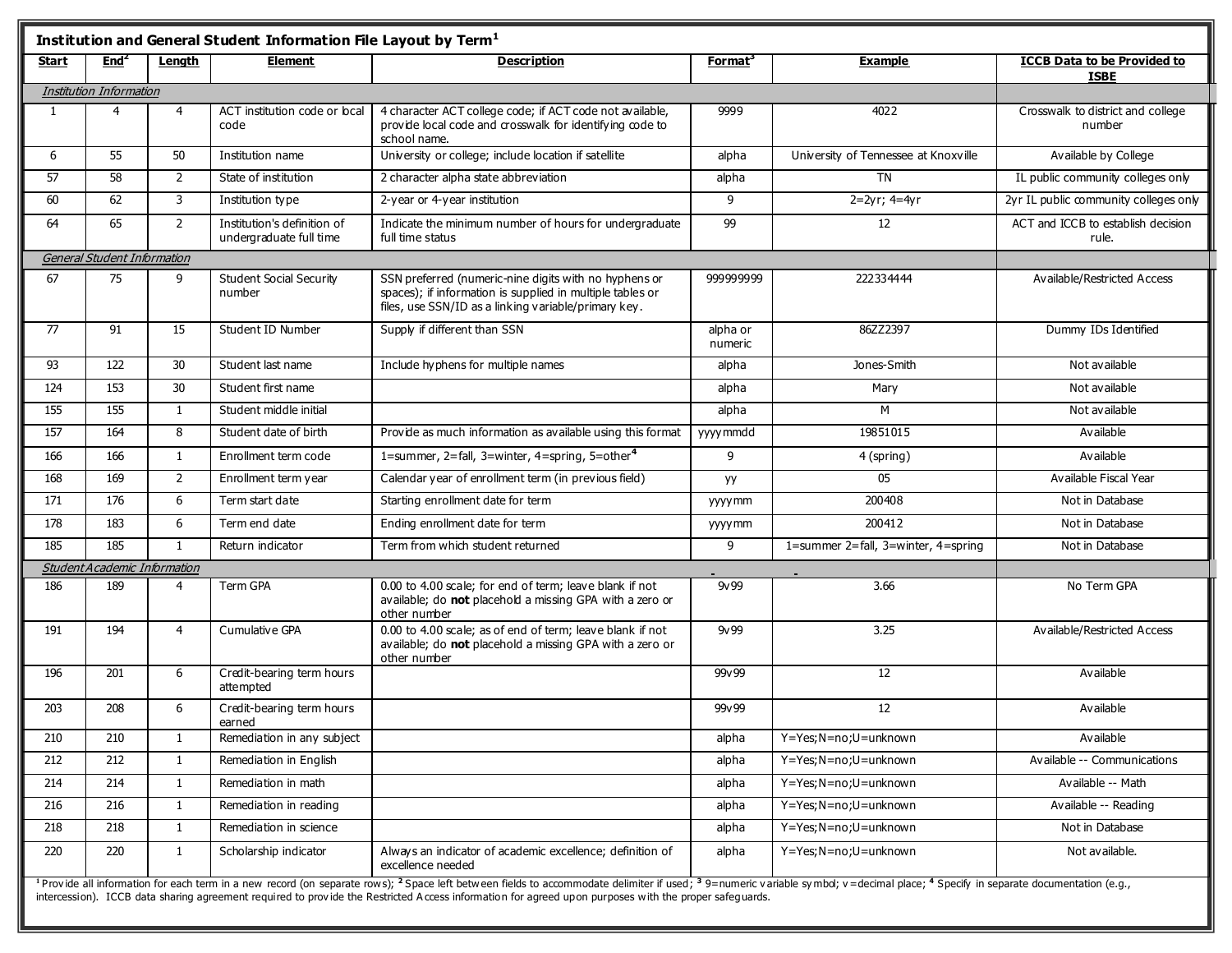## **EXHIBIT C**

## **ISEG/IBHE DATA ELEMENTS**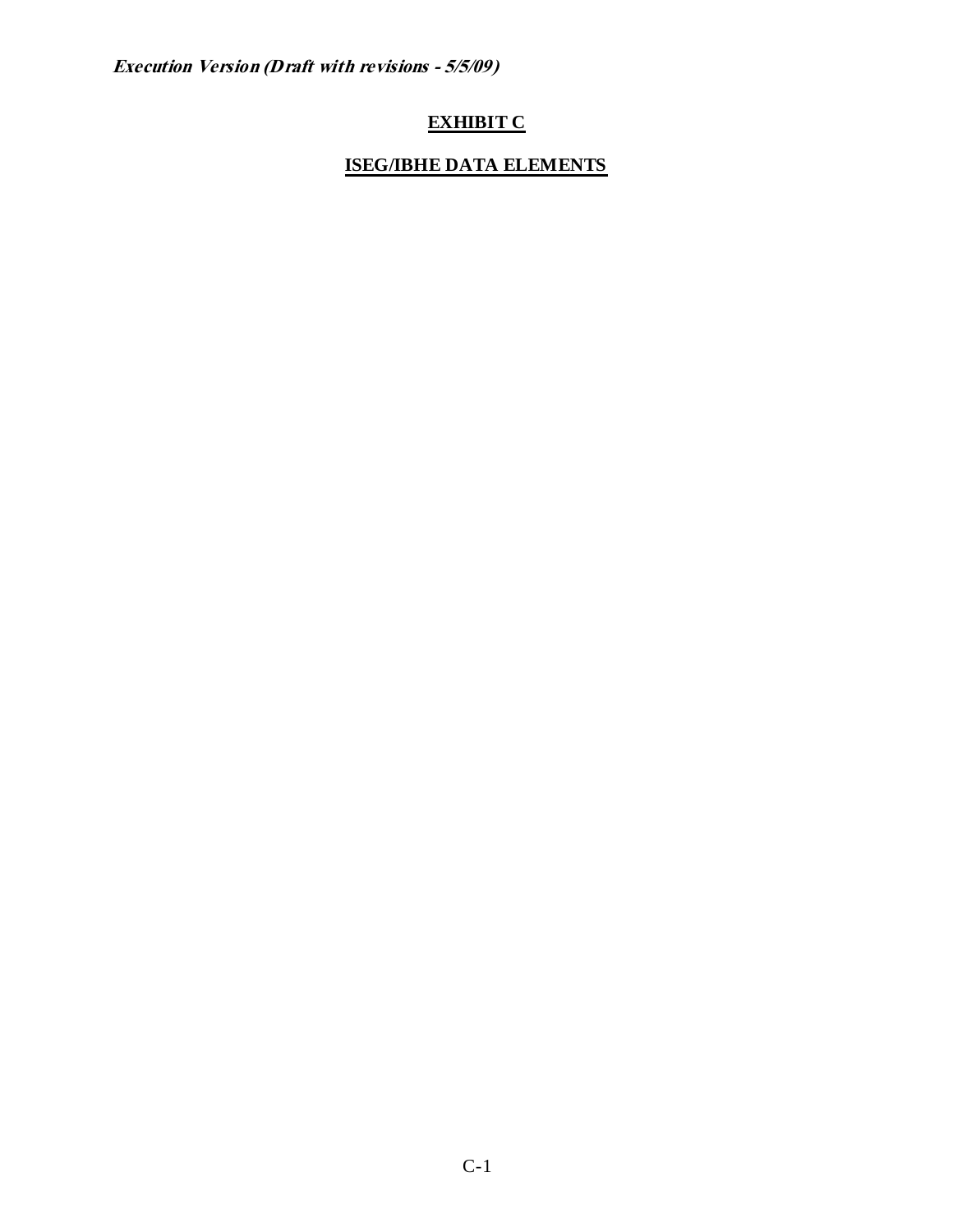| Start | End <sup>2</sup>                    | Length         | <b>Element</b>                                         | <b>Description</b>                                                                                                                                                         | <b>Format</b> <sup>3</sup> | <b>ISEG Data to be Provided to</b><br><b>ISBE</b> |
|-------|-------------------------------------|----------------|--------------------------------------------------------|----------------------------------------------------------------------------------------------------------------------------------------------------------------------------|----------------------------|---------------------------------------------------|
|       | <b>Institution Information</b>      |                |                                                        |                                                                                                                                                                            |                            |                                                   |
| 1     | 4                                   | 4              | ACT institution code or local code                     | 4 character ACT college code; if ACT code not available, provide local<br>code and crosswalk for identifying code to school name.                                          | 9999                       | FICE Code is used as indicator                    |
| 6     | $\overline{55}$                     | 50             | Institution name                                       | University or college; include location if satellite                                                                                                                       | alpha                      | Cross walked via Fice code                        |
| 57    | $\overline{58}$                     | $\overline{2}$ | State of institution                                   | 2 character alpha state abbreviation                                                                                                                                       | alpha                      | Only includes IL                                  |
| 60    | 62                                  | 3              | Institution type                                       | 2-year or 4-year institution                                                                                                                                               | 9                          | $2 = 2yr$ ; $4 = 4yr$                             |
| 64    | 65                                  | $\overline{2}$ | Institution's definition of<br>undergraduate full time | Indicate the minimum number of hours for undergraduate full time<br>status                                                                                                 | 99                         | Not in Database                                   |
|       | <b>General Student Information</b>  |                |                                                        |                                                                                                                                                                            |                            |                                                   |
| 67    | 75                                  | 9              | Student Social Security number                         | SSN preferred (numeric-nine digits with no hyphens or spaces); if<br>information is supplied in multiple tables or files, use SSN/ID as a<br>linking variable/primary key. | 99999999                   | 222334444                                         |
| 77    | 91                                  | 15             | Student ID Number                                      | Supply if different than SSN                                                                                                                                               | alpha or<br>numeric        | None Listed                                       |
| 93    | $\overline{122}$                    | 30             | Student last name                                      | Include hyphens for multiple names                                                                                                                                         | alpha                      | No Last Name                                      |
| 124   | 153                                 | 30             | Student first name                                     |                                                                                                                                                                            | alpha                      | No First Name                                     |
| 155   | 155                                 | $\mathbf{1}$   | Student middle initial                                 |                                                                                                                                                                            | alpha                      | No Middle Initial                                 |
| 157   | 164                                 | 8              | Student date of birth                                  | Provide as much information as available using this format                                                                                                                 | yyyymmdd                   | Only contains Month and Year                      |
| 166   | 166                                 | $\mathbf{1}$   | Enrollment term code                                   | 1=summer, 2=fall, 3=winter, 4=spring, 5=other <sup>4</sup>                                                                                                                 | 9                          | 4 (spring)                                        |
| 168   | 169                                 | $\overline{2}$ | Enrollment term year                                   | Calendar year of enrollment term (in previous field)                                                                                                                       | yy                         | $\overline{05}$                                   |
| 171   | 176                                 | 6              | Term start date                                        | Starting enrollment date for term                                                                                                                                          | yyyymm                     | Not in Database                                   |
| 178   | 183                                 | 6              | Term end date                                          | Ending enrollment date for term                                                                                                                                            | yyyymm                     | Not in Database                                   |
| 185   | 185                                 | $\mathbf{1}$   | Return indicator                                       | Term from which student returned                                                                                                                                           | 9                          | Not in Database                                   |
|       | <b>Student Academic Information</b> |                |                                                        |                                                                                                                                                                            |                            | $\sim$                                            |
| 186   | 189                                 | 4              | Term GPA                                               | 0.00 to 4.00 scale; for end of term; leave blank if not available; do<br>not placehold a missing GPA with a zero or other number                                           | 9v99                       | No Term GPA                                       |
| 191   | 194                                 | 4              | <b>Cumulative GPA</b>                                  | 0.00 to 4.00 scale; as of end of term; leave blank if not available; do<br>not placehold a missing GPA with a zero or other number                                         | 9v99                       | 3.25                                              |
| 196   | 201                                 | 6              | Credit-bearing term hours<br>attempted                 |                                                                                                                                                                            | 99v99                      | 12                                                |
| 203   | 208                                 | 6              | Credit-bearing term hours earned                       |                                                                                                                                                                            | 99v99                      | 12                                                |
| 210   | 210                                 | $\mathbf{1}$   | Remediation in any subject                             |                                                                                                                                                                            | alpha                      | Not in Database                                   |
| 212   | 212                                 | $\mathbf{1}$   | Remediation in English                                 |                                                                                                                                                                            | alpha                      | Coded as Language Arts                            |
| 214   | 214                                 | $\mathbf{1}$   | Remediation in math                                    |                                                                                                                                                                            | alpha                      | Y=Yes;N=no;U=unknown                              |
| 216   | 216                                 | $\mathbf{1}$   | Remediation in reading                                 |                                                                                                                                                                            | alpha                      | Coded as Language Arts                            |
| 218   | 218                                 | $\mathbf{1}$   | Remediation in science                                 |                                                                                                                                                                            | alpha                      | Not in Database                                   |
| 220   | 220                                 | $\mathbf{1}$   | Scholarship indicator                                  | Always an indicator of academic excellence; definition of excellence<br>needed                                                                                             | alpha                      | Not in Database                                   |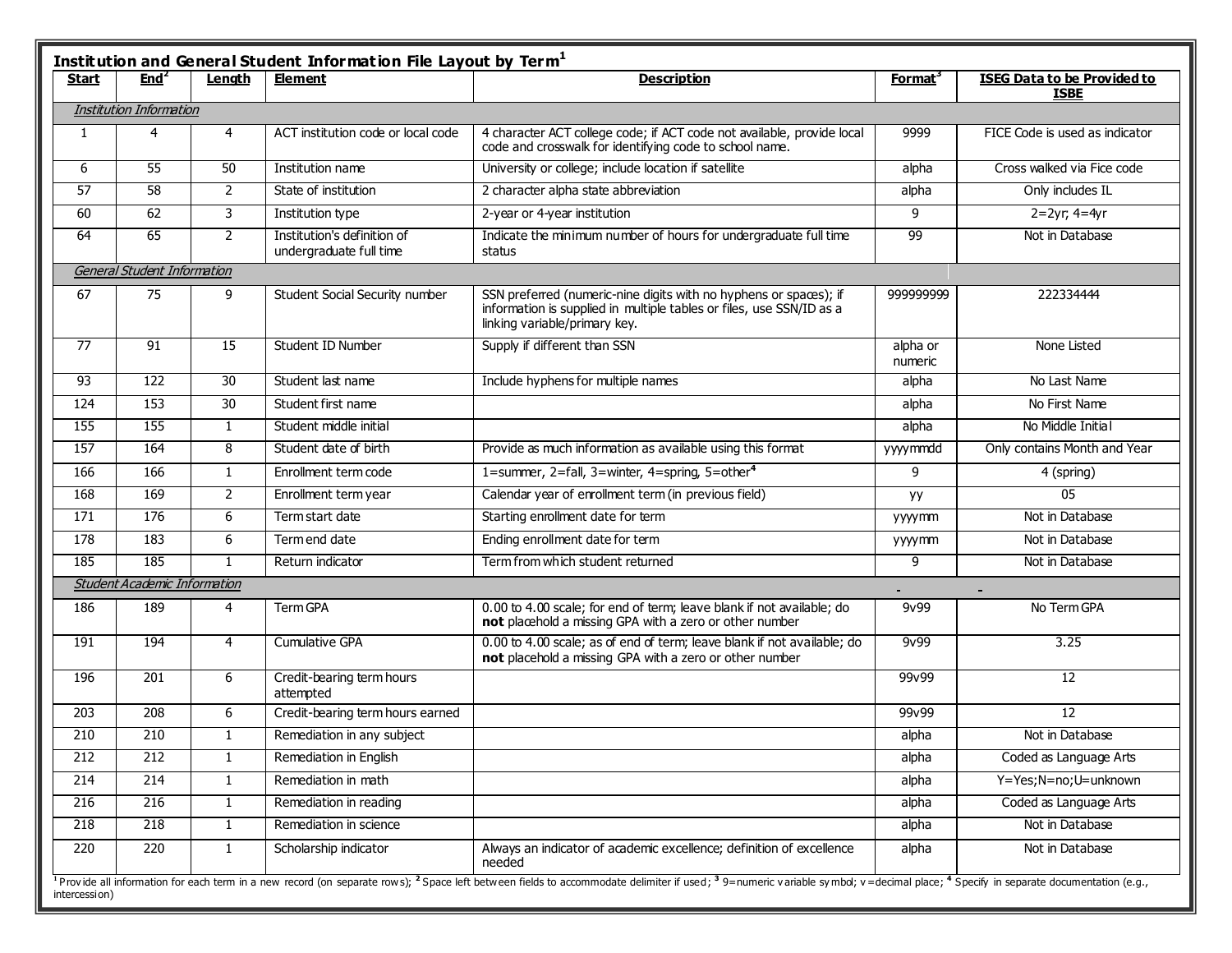## **EXHIBIT D**

## **FORM OF DATA ACCESS AGREEMENT**

|                                                                                            | Intergovernmental and Data Sharing Agreement for the Production of the High School<br>Feedback Report, Audit or Evaluation, and P-20 Research and Analysis dated                                       | Authorized by the |                                                                      |      |  |  |  |
|--------------------------------------------------------------------------------------------|--------------------------------------------------------------------------------------------------------------------------------------------------------------------------------------------------------|-------------------|----------------------------------------------------------------------|------|--|--|--|
|                                                                                            | This Data Access Agreement (this "Agreement") is authorized by Section III.C of the above-referenced<br>Master Agreement and entered into on this _______ day of _____________, 20___ by and among the |                   |                                                                      |      |  |  |  |
| following participants:                                                                    |                                                                                                                                                                                                        |                   |                                                                      |      |  |  |  |
|                                                                                            | Illinois Board of Higher Education                                                                                                                                                                     | $\Box$            | Southern Illinois University, as                                     |      |  |  |  |
|                                                                                            | Illinois Community College Board                                                                                                                                                                       |                   | Administrator of the Illinois Shared<br>Enrollment & Graduation File |      |  |  |  |
|                                                                                            |                                                                                                                                                                                                        |                   | Illinois State Board of Education                                    |      |  |  |  |
|                                                                                            |                                                                                                                                                                                                        |                   |                                                                      |      |  |  |  |
| of the terms and provisions set forth herein.<br><b>Illinois Board of Higher Education</b> | The following authorized representatives of the Participants hereby execute this Agreement and agree to all                                                                                            |                   | <b>Illinois Community College Board</b>                              |      |  |  |  |
| <b>Executive Director</b>                                                                  | Date                                                                                                                                                                                                   | President/CEO     |                                                                      | Date |  |  |  |
| of the Illinois Shared Enrollment &<br><b>Graduation File</b>                              | Southern Illinois University, as Administrator                                                                                                                                                         |                   | <b>Illinois State Board of Education</b>                             |      |  |  |  |
| ————————————————————<br>$Its:\_$                                                           | Date                                                                                                                                                                                                   |                   | <b>State Superintendent</b>                                          | Date |  |  |  |
| <b>Postsecondary Policy Group</b>                                                          |                                                                                                                                                                                                        | General Counsel   |                                                                      | Date |  |  |  |
|                                                                                            |                                                                                                                                                                                                        |                   |                                                                      |      |  |  |  |
|                                                                                            |                                                                                                                                                                                                        |                   |                                                                      |      |  |  |  |
| [Outside Participant (if applicable)]                                                      |                                                                                                                                                                                                        |                   |                                                                      |      |  |  |  |
| $Its: ____________$                                                                        | Date                                                                                                                                                                                                   |                   |                                                                      |      |  |  |  |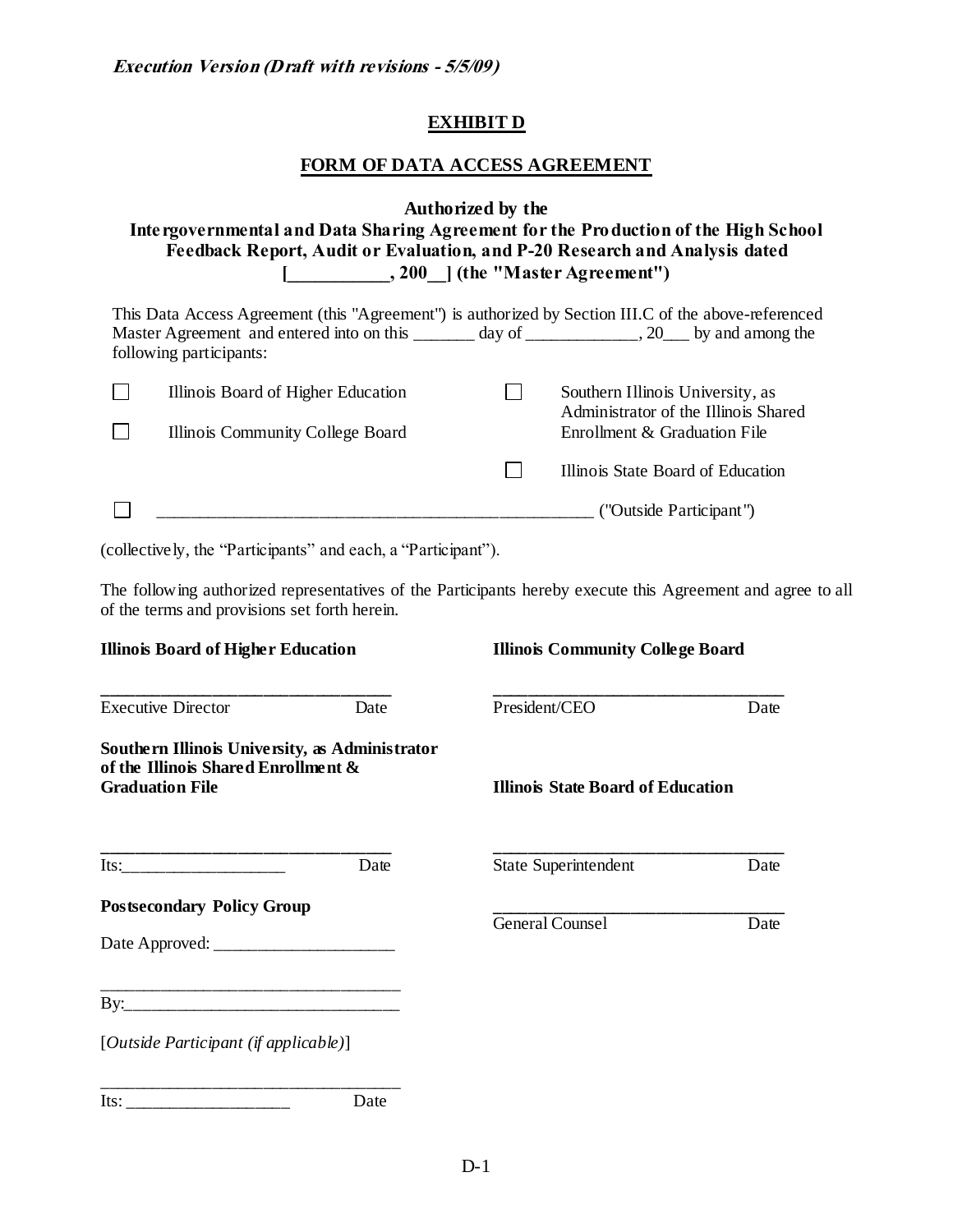### **Agreement Terms**

### **1. Subject to Master Agreement.**

This Agreement is subject to all of the terms and provisions of the Master Agreement, which are hereby incorporated into this Agreement. Capitalized terms used in this Agreement having the meaning set forth in the Master Agreement. In the event of any conflict or inconsistency, the terms of the Master Agreement prevail over the terms of this Agreement. For ease of reference, the data access, use, and security provisions contained in Section IV of the Master Agreement are set forth on Exhibit 1 to this Agreement.

#### **2. Term and Termination.**

This Agreement will be effective on the date specified on the first page, and, unless extended by the mutual agreement of all Participants, will terminate on [ *Insert date (must terminate on or before December 30, 2018)*]. This Agreement may be terminated at any time for the convenience of any Participant by providing thirty (30) days advance written notice to the other Participants. This Agreement may also be terminated immediately if a Recipient of Student Data violates any of the data access, use, and security restrictions set forth in this Agreement or the Master Agreement.

### **3. Purpose.**

This Agreement is entered into for the following specific purpose or purposes:

**Audit or Evaluation:** The purpose of this Data Access Agreement is to facilitate the audit or П. evaluation of education programs by the Parties or their authorized representatives using longitudinal Student Data in a manner permitted by FERPA and ISSRA.

*Using the space below or on an exhibit, specify and describe the State or Federal education program(s) being audited or evaluated, and include the audit or evaluation questions to be addressed*.

\_\_\_\_\_\_\_\_\_\_\_\_\_\_\_\_\_\_\_\_\_\_\_\_\_\_\_\_\_\_\_\_\_\_\_\_\_\_\_\_\_\_\_\_\_\_\_\_\_\_\_\_\_\_\_\_\_\_\_\_\_\_\_\_\_\_\_\_\_\_\_\_\_\_\_\_\_\_\_\_\_\_\_\_\_\_\_ \_\_\_\_\_\_\_\_\_\_\_\_\_\_\_\_\_\_\_\_\_\_\_\_\_\_\_\_\_\_\_\_\_\_\_\_\_\_\_\_\_\_\_\_\_\_\_\_\_\_\_\_\_\_\_\_\_\_\_\_\_\_\_\_\_\_\_\_\_\_\_\_\_\_\_\_\_\_\_\_\_\_\_\_\_\_\_ \_\_\_\_\_\_\_\_\_\_\_\_\_\_\_\_\_\_\_\_\_\_\_\_\_\_\_\_\_\_\_\_\_\_\_\_\_\_\_\_\_\_\_\_\_\_\_\_\_\_\_\_\_\_\_\_\_\_\_\_\_\_\_\_\_\_\_\_\_\_\_\_\_\_\_\_\_\_\_\_\_\_\_\_\_\_\_

П. **P-20 Research:** The purpose of this Data Access Agreement is to perform a study or studies for, or on behalf of, schools and institutions of higher education represented by the Parties using longitudinal Student Data in a manner permitted by FERPA and ISSRA.

*Using the space below or on an exhibit, describe the specific purposes and scope of the research project, including the research questions to be addressed. Describe how the study or studies are for, or on behalf of, schools or institutions of higher education. Specifically indicate whether the research is intended to advance one or more of the following purposes authorized by FERPA: (i) to develop, validate, or administer predictive tests; (ii) to administer student aid programs; or (iii) to improve instruction.*

\_\_\_\_\_\_\_\_\_\_\_\_\_\_\_\_\_\_\_\_\_\_\_\_\_\_\_\_\_\_\_\_\_\_\_\_\_\_\_\_\_\_\_\_\_\_\_\_\_\_\_\_\_\_\_\_\_\_\_\_\_\_\_\_\_\_\_\_\_\_\_\_\_\_\_\_\_\_\_\_\_\_\_\_\_\_\_ \_\_\_\_\_\_\_\_\_\_\_\_\_\_\_\_\_\_\_\_\_\_\_\_\_\_\_\_\_\_\_\_\_\_\_\_\_\_\_\_\_\_\_\_\_\_\_\_\_\_\_\_\_\_\_\_\_\_\_\_\_\_\_\_\_\_\_\_\_\_\_\_\_\_\_\_\_\_\_\_\_\_\_\_\_\_\_ \_\_\_\_\_\_\_\_\_\_\_\_\_\_\_\_\_\_\_\_\_\_\_\_\_\_\_\_\_\_\_\_\_\_\_\_\_\_\_\_\_\_\_\_\_\_\_\_\_\_\_\_\_\_\_\_\_\_\_\_\_\_\_\_\_\_\_\_\_\_\_\_\_\_\_\_\_\_\_\_\_\_\_\_\_\_\_ \_\_\_\_\_\_\_\_\_\_\_\_\_\_\_\_\_\_\_\_\_\_\_\_\_\_\_\_\_\_\_\_\_\_\_\_\_\_\_\_\_\_\_\_\_\_\_\_\_\_\_\_\_\_\_\_\_\_\_\_\_\_\_\_\_\_\_\_\_\_\_\_\_\_\_\_\_\_\_\_\_\_\_\_\_\_\_ \_\_\_\_\_\_\_\_\_\_\_\_\_\_\_\_\_\_\_\_\_\_\_\_\_\_\_\_\_\_\_\_\_\_\_\_\_\_\_\_\_\_\_\_\_\_\_\_\_\_\_\_\_\_\_\_\_\_\_\_\_\_\_\_\_\_\_\_\_\_\_\_\_\_\_\_\_\_\_\_\_\_\_\_\_\_\_ \_\_\_\_\_\_\_\_\_\_\_\_\_\_\_\_\_\_\_\_\_\_\_\_\_\_\_\_\_\_\_\_\_\_\_\_\_\_\_\_\_\_\_\_\_\_\_\_\_\_\_\_\_\_\_\_\_\_\_\_\_\_\_\_\_\_\_\_\_\_\_\_\_\_\_\_\_\_\_\_\_\_\_\_\_\_\_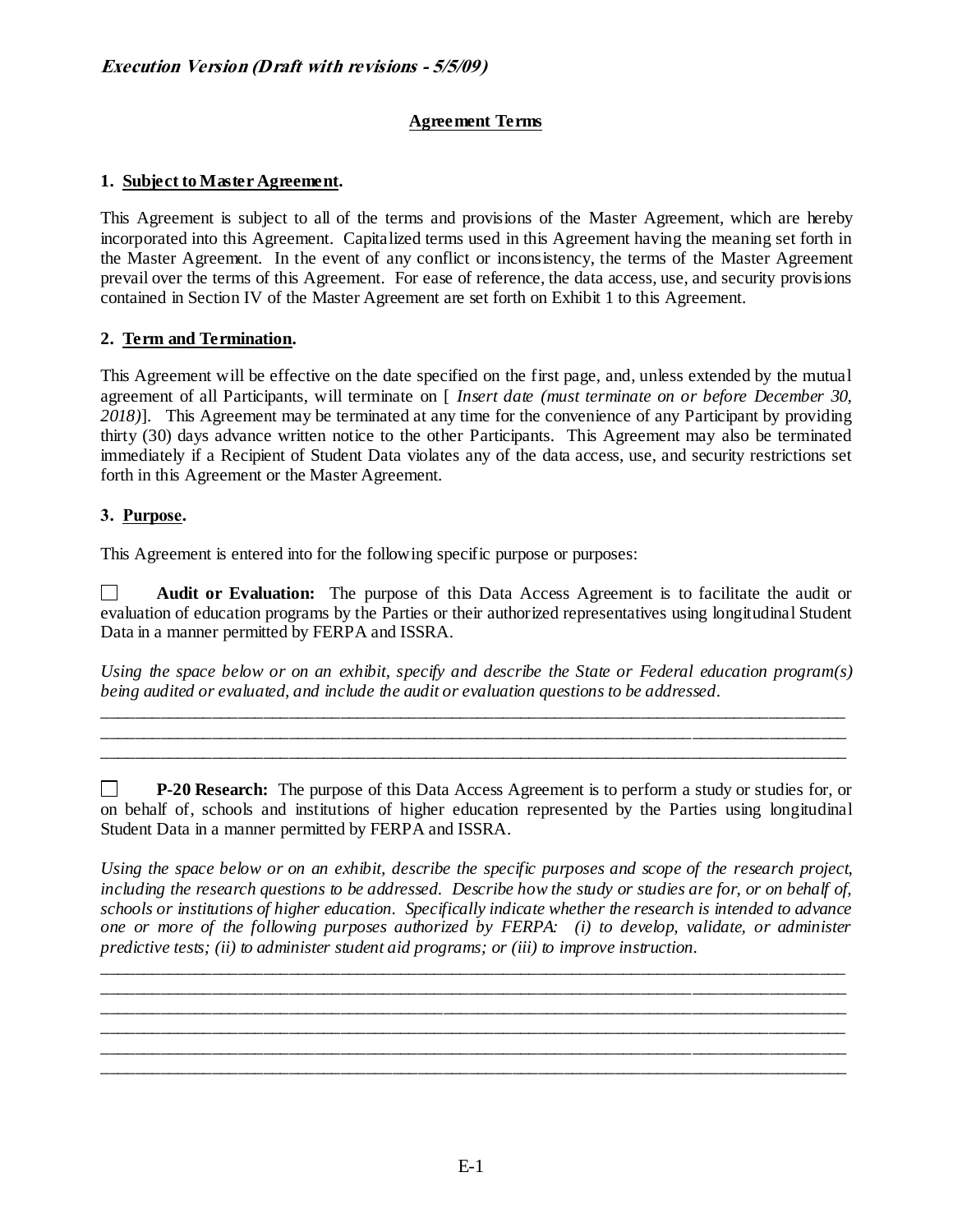#### **4. Data Elements and Format.**

*In the space below or on an exhibit(s), specify the data elements and format of the data elements to be shared as part of this Data Access Agreement. For data disclosures to Outside Participants, consideration should be given to providing de-identified data. The Disclosing Entity must be identified for each element of Student Data to be disclosed, e.g. ISBE must always be identified as the Disclosing Entity if the Unique Student ID is to be provided.* 

\_\_\_\_\_\_\_\_\_\_\_\_\_\_\_\_\_\_\_\_\_\_\_\_\_\_\_\_\_\_\_\_\_\_\_\_\_\_\_\_\_\_\_\_\_\_\_\_\_\_\_\_\_\_\_\_\_\_\_\_\_\_\_\_\_\_\_\_\_\_\_\_\_\_\_\_\_\_\_\_\_\_\_\_\_\_\_ \_\_\_\_\_\_\_\_\_\_\_\_\_\_\_\_\_\_\_\_\_\_\_\_\_\_\_\_\_\_\_\_\_\_\_\_\_\_\_\_\_\_\_\_\_\_\_\_\_\_\_\_\_\_\_\_\_\_\_\_\_\_\_\_\_\_\_\_\_\_\_\_\_\_\_\_\_\_\_\_\_\_\_\_\_\_\_ \_\_\_\_\_\_\_\_\_\_\_\_\_\_\_\_\_\_\_\_\_\_\_\_\_\_\_\_\_\_\_\_\_\_\_\_\_\_\_\_\_\_\_\_\_\_\_\_\_\_\_\_\_\_\_\_\_\_\_\_\_\_\_\_\_\_\_\_\_\_\_\_\_\_\_\_\_\_\_\_\_\_\_\_\_\_\_

#### **5. Oversight and Control Over Transfer and Merge of Student Data.**

*In the space below or on an exhibit, describe the procedures that will be used by the Participants to (a) transfer and merge all Student Data, and (b) ensure Student Data is protected in accordance with Section IV of the Master Agreement. The description must indicate: (i) how the data Recipient's access to and use of Student Data will be under the direct control of the Parties disclosing the Student Data; and (ii) how the evaluation or research will be performed in a manner that does not permit personal identification of parents and students by individuals other than representatives of the organization conducting the research. The description must include information on any subcontractors that will be utilized (name, address, need/purpose of subcontracting, specific services to be provided); the process for limiting unnecessary disclosure of Student Data to subcontractors; subcontractor's security measures for maintaining data; the required use of a confidentiality agreement with subcontractors, prohibiting redisclosure of Student Data; and a destruction process and schedule for any Student Data disclosed to subcontractors.* 

\_\_\_\_\_\_\_\_\_\_\_\_\_\_\_\_\_\_\_\_\_\_\_\_\_\_\_\_\_\_\_\_\_\_\_\_\_\_\_\_\_\_\_\_\_\_\_\_\_\_\_\_\_\_\_\_\_\_\_\_\_\_\_\_\_\_\_\_\_\_\_\_\_\_\_\_\_\_\_\_\_\_\_\_\_\_\_ \_\_\_\_\_\_\_\_\_\_\_\_\_\_\_\_\_\_\_\_\_\_\_\_\_\_\_\_\_\_\_\_\_\_\_\_\_\_\_\_\_\_\_\_\_\_\_\_\_\_\_\_\_\_\_\_\_\_\_\_\_\_\_\_\_\_\_\_\_\_\_\_\_\_\_\_\_\_\_\_\_\_\_\_\_\_\_ \_\_\_\_\_\_\_\_\_\_\_\_\_\_\_\_\_\_\_\_\_\_\_\_\_\_\_\_\_\_\_\_\_\_\_\_\_\_\_\_\_\_\_\_\_\_\_\_\_\_\_\_\_\_\_\_\_\_\_\_\_\_\_\_\_\_\_\_\_\_\_\_\_\_\_\_\_\_\_\_\_\_\_\_\_\_\_

#### **6. Schedule.**

*In the space below or on an exhibit, describe the time frame for the various aspects of the Data Access Agreement, including dates by which particular portions of the data sharing will begin and be complete.* 

\_\_\_\_\_\_\_\_\_\_\_\_\_\_\_\_\_\_\_\_\_\_\_\_\_\_\_\_\_\_\_\_\_\_\_\_\_\_\_\_\_\_\_\_\_\_\_\_\_\_\_\_\_\_\_\_\_\_\_\_\_\_\_\_\_\_\_\_\_\_\_\_\_\_\_\_\_\_\_\_\_\_\_\_\_\_\_ \_\_\_\_\_\_\_\_\_\_\_\_\_\_\_\_\_\_\_\_\_\_\_\_\_\_\_\_\_\_\_\_\_\_\_\_\_\_\_\_\_\_\_\_\_\_\_\_\_\_\_\_\_\_\_\_\_\_\_\_\_\_\_\_\_\_\_\_\_\_\_\_\_\_\_\_\_\_\_\_\_\_\_\_\_\_\_ \_\_\_\_\_\_\_\_\_\_\_\_\_\_\_\_\_\_\_\_\_\_\_\_\_\_\_\_\_\_\_\_\_\_\_\_\_\_\_\_\_\_\_\_\_\_\_\_\_\_\_\_\_\_\_\_\_\_\_\_\_\_\_\_\_\_\_\_\_\_\_\_\_\_\_\_\_\_\_\_\_\_\_\_\_\_\_

#### **7. Outcomes.**

*In the space below or on an exhibit, describe the anticipated outcomes of the Data Access Agreement, including any anticipated reports, studies, or publications. The description should explain how anticipated reports, studies, or publications will be shared for review by the Parties, allowing time for the Party's comment prior to publication.* 

\_\_\_\_\_\_\_\_\_\_\_\_\_\_\_\_\_\_\_\_\_\_\_\_\_\_\_\_\_\_\_\_\_\_\_\_\_\_\_\_\_\_\_\_\_\_\_\_\_\_\_\_\_\_\_\_\_\_\_\_\_\_\_\_\_\_\_\_\_\_\_\_\_\_\_\_\_\_\_\_\_\_\_\_\_\_\_ \_\_\_\_\_\_\_\_\_\_\_\_\_\_\_\_\_\_\_\_\_\_\_\_\_\_\_\_\_\_\_\_\_\_\_\_\_\_\_\_\_\_\_\_\_\_\_\_\_\_\_\_\_\_\_\_\_\_\_\_\_\_\_\_\_\_\_\_\_\_\_\_\_\_\_\_\_\_\_\_\_\_\_\_\_\_\_ \_\_\_\_\_\_\_\_\_\_\_\_\_\_\_\_\_\_\_\_\_\_\_\_\_\_\_\_\_\_\_\_\_\_\_\_\_\_\_\_\_\_\_\_\_\_\_\_\_\_\_\_\_\_\_\_\_\_\_\_\_\_\_\_\_\_\_\_\_\_\_\_\_\_\_\_\_\_\_\_\_\_\_\_\_\_\_

| Will the outcomes be made public? $\Box$ Yes $\Box$ No. If "No," identify all individuals or entities with<br>whom the results will be shared: |  |                                                                                         |  |  |  |  |  |  |  |  |  |  |
|------------------------------------------------------------------------------------------------------------------------------------------------|--|-----------------------------------------------------------------------------------------|--|--|--|--|--|--|--|--|--|--|
|                                                                                                                                                |  | Describe the anticipated methods of releasing the outcomes of the Data Access Agreement |  |  |  |  |  |  |  |  |  |  |

\_\_\_\_\_\_\_\_\_\_\_\_\_\_\_\_\_\_\_\_\_\_\_\_\_\_\_\_\_\_\_\_\_\_\_\_\_\_\_\_\_\_\_\_\_\_\_\_\_\_\_\_\_\_\_\_\_\_\_\_\_\_\_\_\_\_\_\_\_\_\_\_\_\_\_\_\_\_\_\_\_\_\_\_\_\_\_ \_\_\_\_\_\_\_\_\_\_\_\_\_\_\_\_\_\_\_\_\_\_\_\_\_\_\_\_\_\_\_\_\_\_\_\_\_\_\_\_\_\_\_\_\_\_\_\_\_\_\_\_\_\_\_\_\_\_\_\_\_\_\_\_\_\_\_\_\_\_\_\_\_\_\_\_\_\_\_\_\_\_\_\_\_\_\_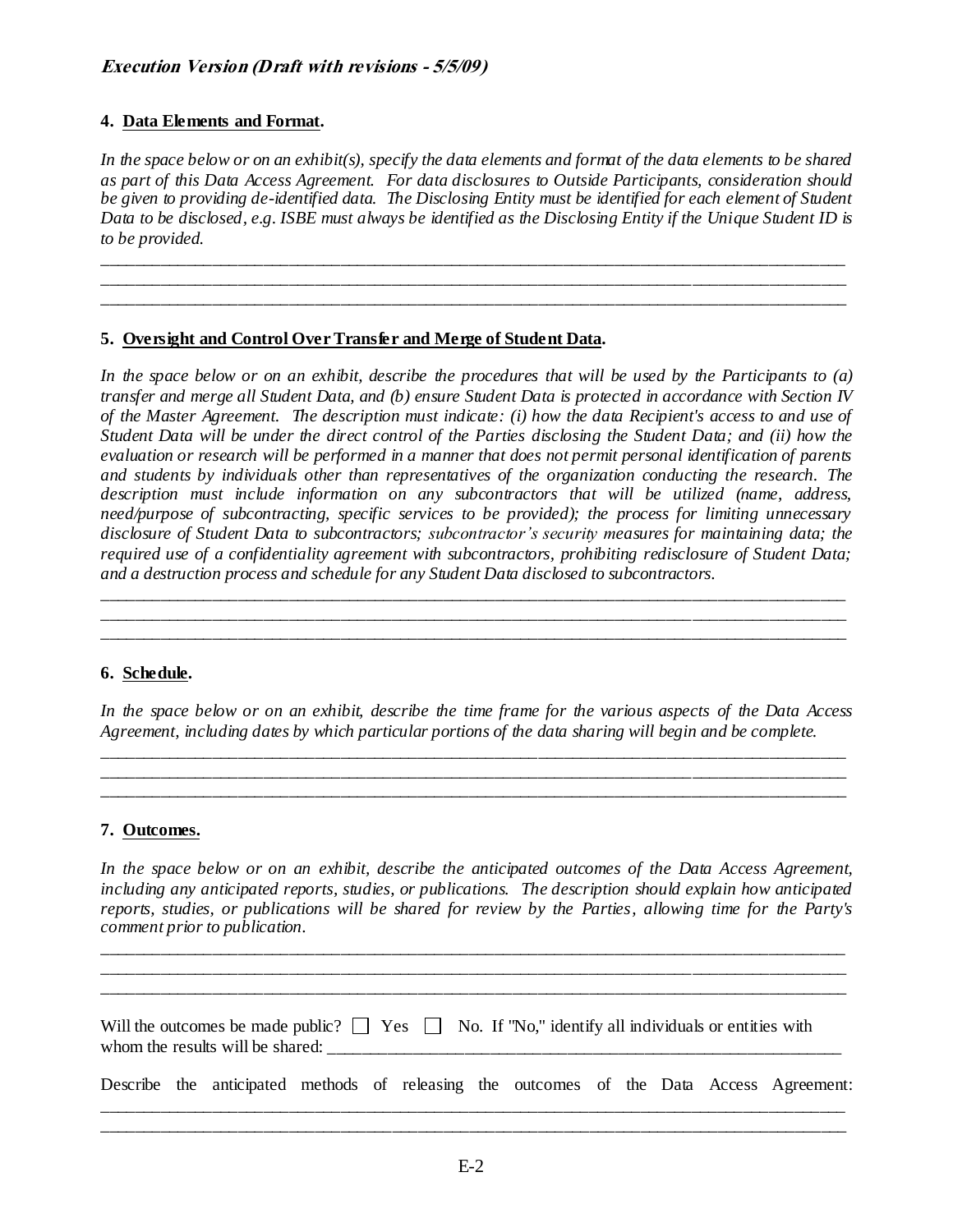The minimum cell size for any data presented in the results will be (*set out the minimum cell size for all data, or the minimum cell size by category/subcategory*):

The Parties and Postsecondary Policy Group will have days to review and comment on the outcomes of the evaluation or research under the Data Access Agreement prior to any release.

### **8. Return or Destruction of Student Data.**

*In the space below or on an exhibit, specify the methods and time frame planned for the return or destruction of Student Data once it is no longer needed for the purposes of the Data Access Agreement.* 

\_\_\_\_\_\_\_\_\_\_\_\_\_\_\_\_\_\_\_\_\_\_\_\_\_\_\_\_\_\_\_\_\_\_\_\_\_\_\_\_\_\_\_\_\_\_\_\_\_\_\_\_\_\_\_\_\_\_\_\_\_\_\_\_\_\_\_\_\_\_\_\_\_\_\_\_\_\_\_\_\_\_\_\_\_\_\_ \_\_\_\_\_\_\_\_\_\_\_\_\_\_\_\_\_\_\_\_\_\_\_\_\_\_\_\_\_\_\_\_\_\_\_\_\_\_\_\_\_\_\_\_\_\_\_\_\_\_\_\_\_\_\_\_\_\_\_\_\_\_\_\_\_\_\_\_\_\_\_\_\_\_\_\_\_\_\_\_\_\_\_ \_\_\_\_\_\_\_\_\_\_\_\_\_\_\_\_\_\_\_\_\_\_\_\_\_\_\_\_\_\_\_\_\_\_\_\_\_\_\_\_\_\_\_\_\_\_\_\_\_\_\_\_\_\_\_\_\_\_\_\_\_\_\_\_\_\_\_\_\_\_\_\_\_\_\_\_\_\_\_\_\_\_\_\_\_

#### **9. Acknowledgements by Recipients of Student Data.**

- a. All Recipients of Student Data pursuant to this Agreement hereby represent and warrant to the Parties that the evaluation or research activities conducted hereunder will be conducted in a manner that does not permit the personal identification of parents or students by individuals other than the Outside Participant or Party performing the evaluation or research.
- b. All Recipients of Student Data pursuant to this Agreement acknowledge and agree that authorized representatives of the Parties and the Postsecondary Policy Group will have direct, joint supervision and oversight of the evaluation or research activities authorized by this Agreement.

#### **10. Exhibits.**

The following Exhibits are hereby incorporated into this Agreement:

Exhibit 1 Data Access, Use, and Security Restrictions

[*List other Exhibits*]

#### 11. **Amendments.**

Any amendments to the Data Access Agreement that require the release of additional data must be submitted to all Parties through the Data Access Proposal process, as set forth in Section III.C.3. of the Master Agreement. All amendments to the Data Access Agreement must be in writing and signed by the Participants.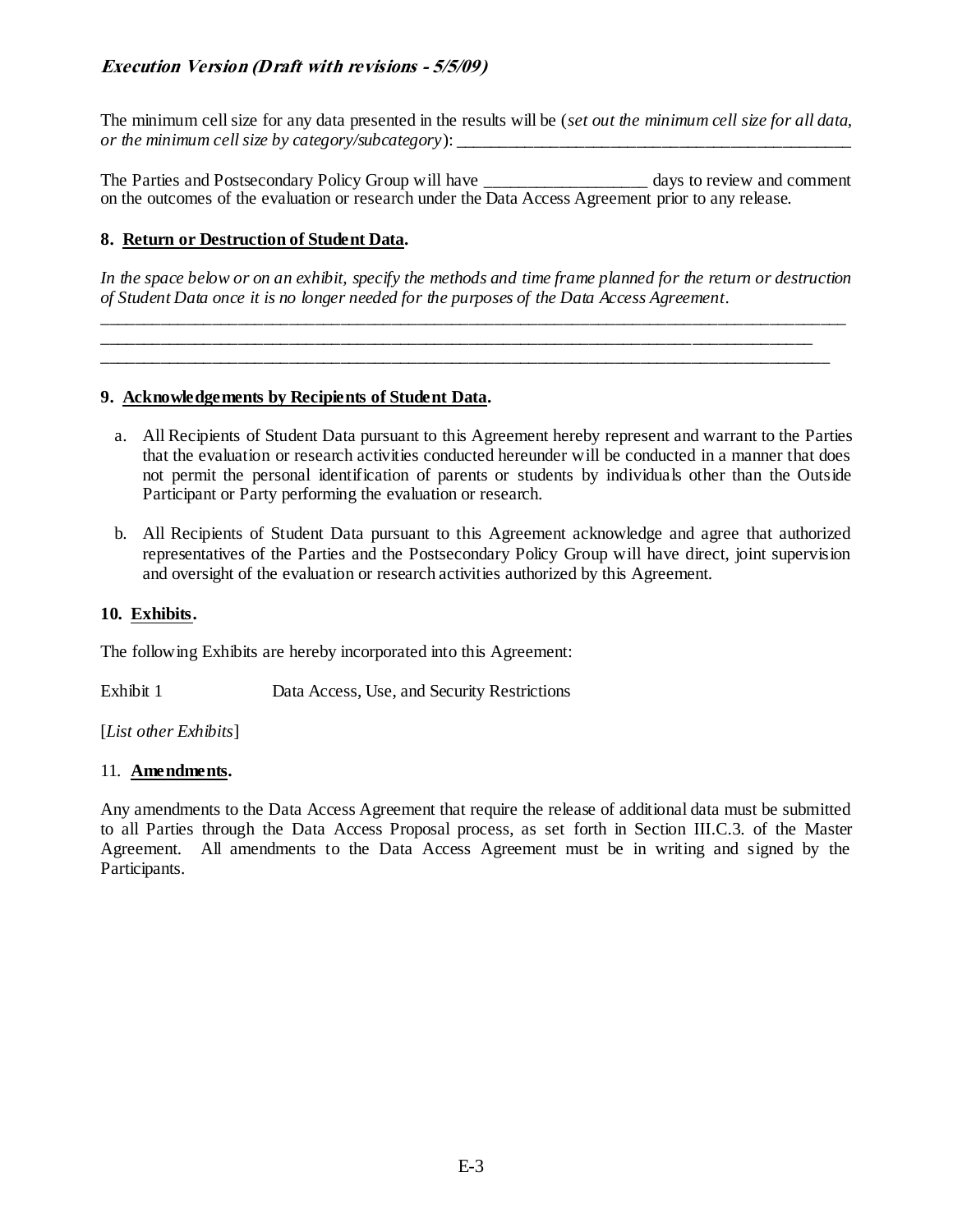#### **Exhibit 1**

#### **Data Access, Use, and Security Restrictions**

[From Section IV of the Master Agreement]

The data access, use, and security restrictions set forth in this Section IV shall apply to the receipt, use, disclosure, and maintenance of Student Data by ACT, a Party, or Outside Participant in connection with any of the data sharing authorizations described in Section III of this Agreement (each, a "Recipient").

- 1. Student Data may only be used for the purpose or purposes authorized pursuant to this Agreement.
- 2. Each Recipient will restrict access to Student Data to only those persons required to access the data in order to perform the specific purposes authorized by this Agreement. The Recipient will instruct all persons having access to Student Data on the use and confidentiality restrictions set forth in this Section IV, and shall require all subcontractors or agents to comply with all applicable provisions of FERPA and other state and federal laws with respect to the Student Data. Recipients shall upon request produce a written acknowledgement from all such persons verifying that such instruction has occurred. Recipients will require and maintain an appropriate confidentiality agreement from each subcontractor or agent with access to Student Data.
- 3. A Recipient may not redisclose Student Data to any other person or entity, unless permitted by law and approved in advance under an ACT Agreement or Data Access Agreement and, if required by law, the parent or student (if such student may consent to disclosure under FERPA). Redisclosure of Student Data includes, without limitation, disclosure of information, research, or analysis in a manner that permits the personal identification of parents and students, as such terms are defined in the FERPA regulations (34 CFR Part 99) and includes de-identified data in cell sizes of less than a minimum number agreed to by the Parties for each category/subcategory of data.
- 4. A Recipient may not subcontract any work involving Student Data without prior written consent under an ACT Agreement or Data Access Agreement. All subcontracting must be consistent with FERPA requirements relating to the outsourcing of services or functions involving Student Data.
- 5. All data transmissions will be encrypted and provided through a secure FTP site; and each Recipient will secure any and all Student Data, retain records of access and use of Student Data, and cooperate with any Party's efforts to verify data security and usage.
- 6. Each Recipient agrees that all Student Data is the property of, and shall be returned upon request to, the Party that made the initial disclosure of such data under this Agreement (the "Disclosing Entity").
- 7. Student Data received pursuant to this Agreement shall be disposed of after the purpose of the disclosure is served. Disposal means the return of the data to the Disclosing Entity or destruction of the information, as directed by the Disclosing Entity.
- 8. Student Data received pursuant to this Agreement shall not be archived or sent to a records center and shall not be retained with personal identifiers for any period longer than the term of the Data Access Agreement or ACT Agreement, as applicable (the "Retention Period").
- 9. The Recipient agrees to comply with all applicable laws, materials, regulations and all other State and Federal requirements with respect to the protection of privacy, security, and dissemination of student data and education records, including, without limitation, FERPA and ISSRA.